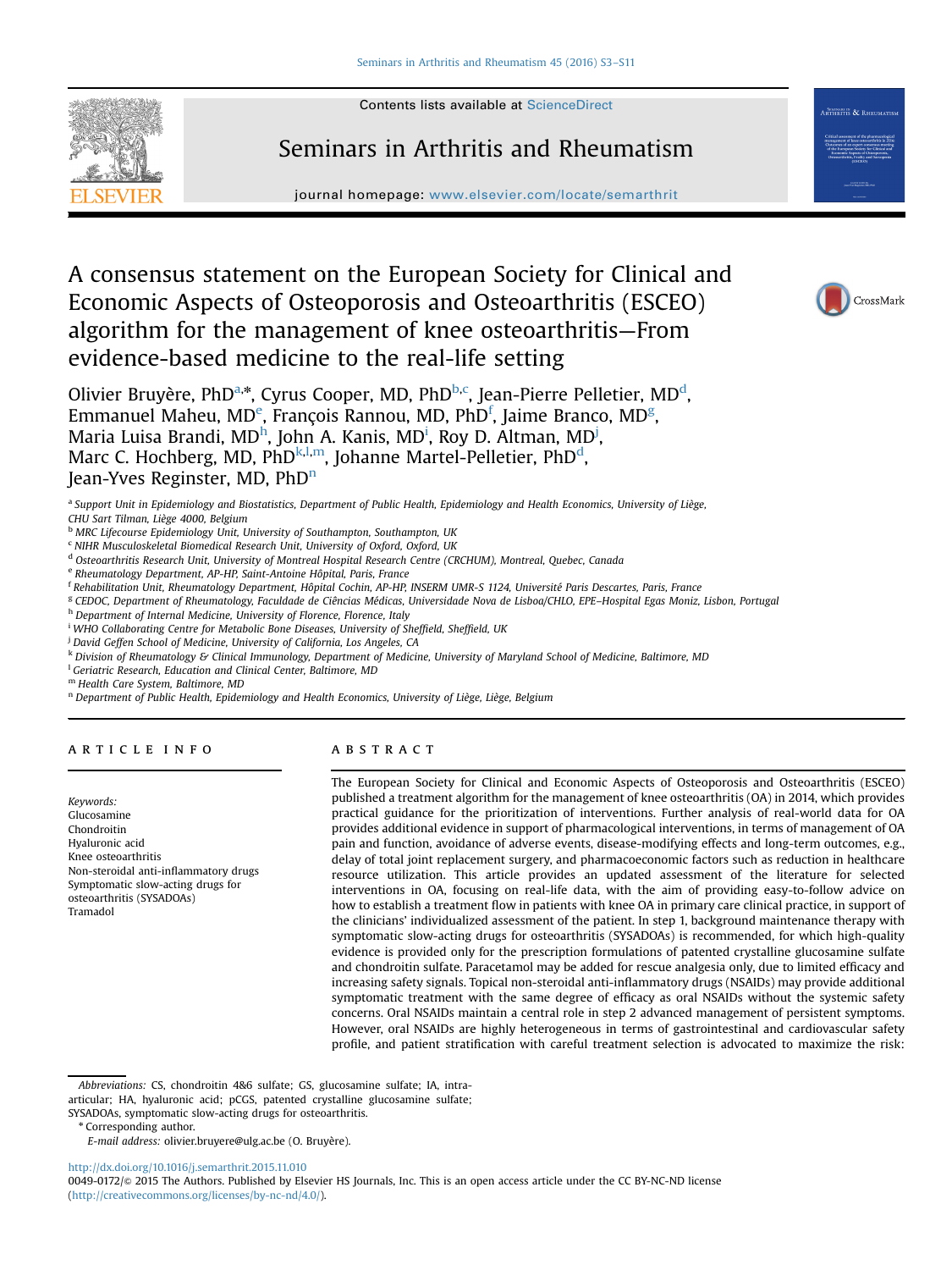benefit ratio. Intra-articular hyaluronic acid as a next step provides sustained clinical benefit with effects lasting up to 6 months after a short-course of weekly injections. As a last step before surgery, the slow titration of sustained-release tramadol, a weak opioid, affords sustained analgesia with improved tolerability.

& 2015 The Authors. Published by Elsevier HS Journals, Inc. This is an open access article under the CC BY-NC-ND license (http://creativecommons.org/licenses/by-nc-nd/4.0/).

#### Introduction

Osteoarthritis (OA) is a progressive disease of the synovial joints that causes joint pain and limitation of function resulting in considerable morbidity, impairment of quality of life, and social and economic burden  $[1,2]$  $[1,2]$ . Knee OA is the most common OA localization, and symptomatic knee OA is highly prevalent among people aged over 50 years, affecting more than 250 million people worldwide [\[3\].](#page-5-0) OA accounts for a substantial number of healthcare consultations and is a leading indication for use of prescription drugs, at around US \$3000 per patient per year  $[4]$ . With the increasing aging population, OA is expected to become the fourth leading cause of disability by 2020 [\[1\]](#page-5-0). The goals of treatment for OA are to reduce symptoms and ultimately slow disease progression, which may in turn reduce the impact of OA on the patient's mobility and quality of life, and lead to a reduction in the need for rescue analgesia and joint replacement surgery in the long term, with consequent reduction in healthcare resource needs.

In 2014, the European Society for Clinical and Economic Aspects of Osteoporosis and Osteoarthritis (ESCEO) published a treatment algorithm for the management of knee OA, which provides practical guidance for the prioritization of interventions and guides physicians through progressive, logical steps [\[5\]](#page-6-0). This represents a significant advance in the preparation of recommendations for the treatment of OA, where previous guideline development has analyzed the level of evidence behind each intervention without prioritizing the interventions in a given sequence  $[6-9]$  $[6-9]$ . The ESCEO algorithm was developed by an international task force through analysis of the clinical trial evidence related to OA and detailed discussion to develop the algorithm. This article provides an updated assessment of the literature for selected interventions in OA, with particular focus on real-life data, with the aim of providing further practical guidance on the management of OA patients in primary care clinical practice, as was discussed at a meeting of the ESCEO task force in May 2015. Non-pharmacological background treatments were extensively reviewed previously and are not further examined here [\[5\]](#page-6-0). Pharmacological interventions for OA are discussed in some detail, and a simplified algorithm for the pharmacological management of OA has been developed by the ESCEO task force, which is presented here [\(Fig.\)](#page-2-0). Further analysis of the evidence base in support of the interventions discussed here is provided in the four accompanying review articles included in this issue [\[10](#page-6-0)–[13\]](#page-6-0).

#### Step 1: Pharmacological treatment

#### Paracetamol

Paracetamol is widely recommended as a first-line step for rescue analgesia, despite the fact that the effect of paracetamol on symptoms is minimal  $[5-9]$  $[5-9]$  $[5-9]$ , with only a small effect size (ES) on pain at 0.14 [95% confidence interval (CI): 0.05–0.22] and no significant effect on stiffness and physical function in patients with knee OA  $[14]$ . The persistent use of paracetamol, particularly in primary care, is largely due to the presumed safety of paracetamol and low cost. However, recent concerns over the safety profile of paracetamol raise questions over its routine, chronic use.

Evidence is accumulating for an increased risk of upper gastrointestinal (GI) events with paracetamol use, and elevated risk of severe liver injury with high daily doses [\[15\].](#page-6-0) Treatment with high-dose paracetamol ( $>$ 3 g/day) is associated with a greater risk of hospitalization due to GI perforation, ulceration, or bleeding (PUB) than lower daily doses of paracetamol [hazard ratio (HR)  $=$ 1.20; 95% CI: 1.03–1.40] [\[16\].](#page-6-0) There is also evidence for loss of renal function in women following long-term consumption of high doses of paracetamol ( $>$ 3 g/day) [odds ratio (OR) = 2.04; 95% CI: 1.28–3.24], with a decline in glomerular filtration rate  $(GFR)$   $>$  30 ml/min, and increase in hypertension in men [relative risk (RR) = 1.34; 95% CI: 1.00–1.79] and women (RR = 2.00; 95% CI 1.52–2.62) [\[17](#page-6-0)–[19\]](#page-6-0).

In primary care, paracetamol may still be used to treat pain in mild-moderate OA at daily doses up to 3 g/day. However, if paracetamol is ineffective or insufficiently effective, the physician should consider stopping and switching treatment, or adding-on other therapies.

### SYSADOAs

A preferential approach to Step 1 treatment of knee OA recommended by the ESCEO task force is to initiate background therapy with chronic symptomatic slow-acting drugs for osteoarthritis (SYSADOAs), with the addition of paracetamol as shortterm rescue analgesia as needed [\(Fig.](#page-2-0)) [\[5\]](#page-6-0). Among SYSADOAs, the evidence is greatest for the effect of prescription-grade glucosamine sulfate (GS) and chondroitin 4&6 sulfate (CS). Other SYSA-DOAs, including diacerein, avocado-soybean unsaponifiable (ASU), collagen fragments, or plants extracts have been suggested as potential treatments for OA. Data from preclinical studies provide evidence that diacerein may impact abnormal articular tissue metabolism in OA [\[20\].](#page-6-0) Clinical evidence suggests that diacerein might have structure-modifying effects in hip OA [\[21\]](#page-6-0), which provides a basis for further research particularly in knee OA that is lacking. For the other putative SYSADOAs, the evidence for any preclinical or clinical effect is limited [\[22\].](#page-6-0)

#### Glucosamine sulfate

A large amount of trials have investigated the efficacy of GS in the management of OA symptoms and potential disease-modifying effects through the delay of joint structural changes [\[23](#page-6-0)–[27\].](#page-6-0) Numerous formulations of glucosamine as both sulfate and hydrochloride (HCl) salts are available as prescription-only, generic, over-the-counter (OTC) products and dietary supplements. However, it is apparent from careful consideration of the evidence base that only the patented crystalline glucosamine sulfate (pCGS) formulation (Rottapharm) [\[28\]](#page-6-0) has proven efficacy in the treatment of OA [\[23](#page-6-0)–[25\].](#page-6-0) A Cochrane review of randomized controlled trials (RCTs) concluded "only those studies evaluating the Rotta preparation showed that glucosamine was superior to placebo in the treatment of pain and functional impairment". In fact, when this meta-analysis was restricted to studies with adequate concealment it failed to show any benefit of glucosamine for pain [standardized mean difference (SMD)  $=$   $-0.16$ ; 95% CI:  $-0.36$  to 0.04] [\[23\]](#page-6-0). This finding was reflected in an analysis of only those RCTs employing any non-Rottapharm preparation of glucosamine,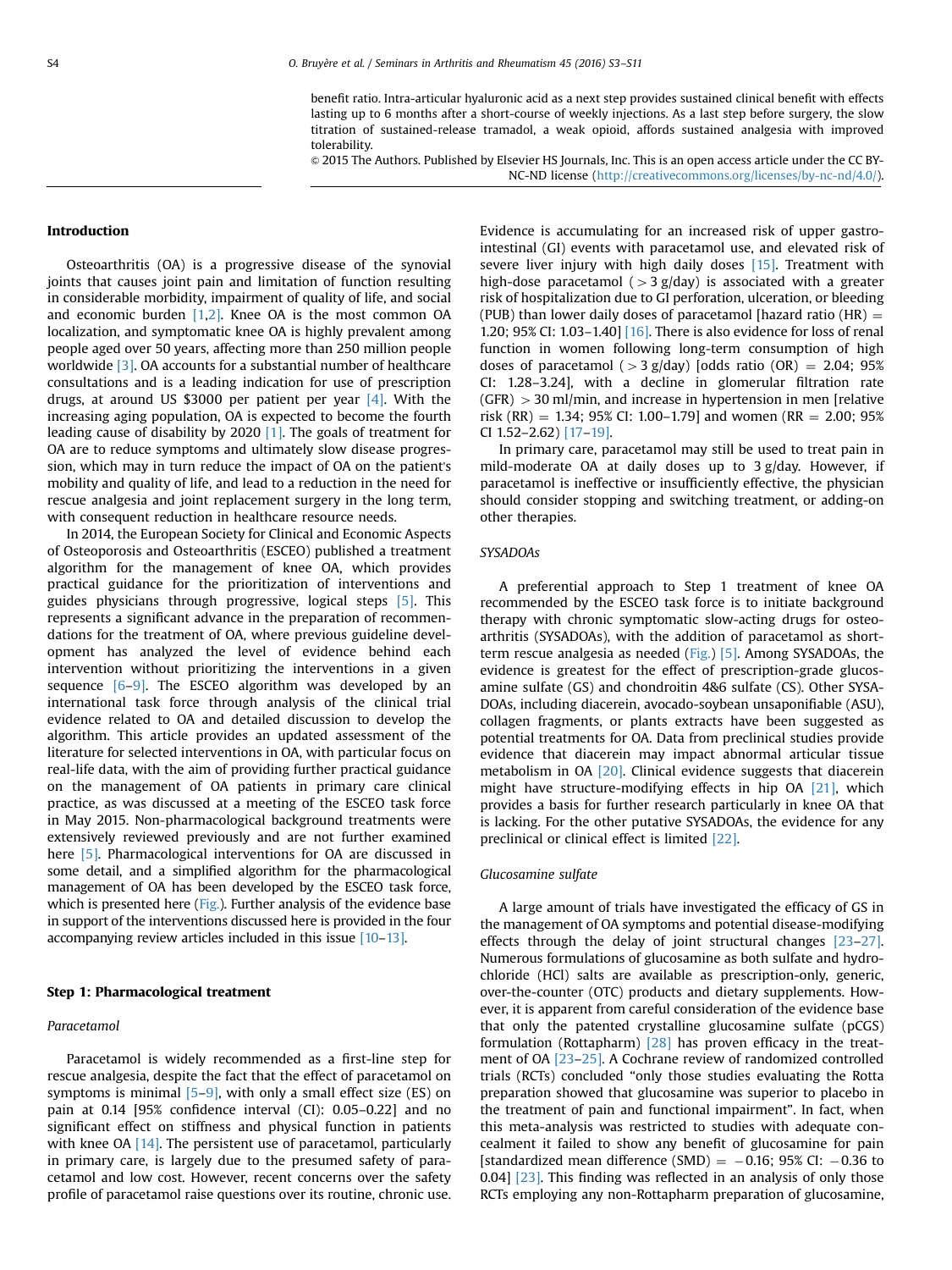<span id="page-2-0"></span>

Fig. Simplified stepwise algorithm for the pharmacological management of knee osteoarthritis [\[5\]](#page-6-0). Modified from the ESCEO algorithm for treatment of knee OA [\[5\].](#page-6-0) For the full algorithm including non-pharmacological management, please refer to the original publication. \*Including use of low-dose aspirin; <sup>†</sup>With glomerular filtration rate < 30 cc/min; caution in other cases, COX-2, cyclooxygenase-2; CS, chondroitin sulfate; CV, cardiovascular; GI, gastrointestinal; IA, intra-articular; NSAID, non-steroidal antiinflammatory drug; pCGS, patented crystalline glucosamine sulfate; PPI, proton pump inhibitor; SYSADOA, symptomatic slow-acting drugs in osteoarthritis; OA, osteoarthritis.

which also failed to show any benefit over placebo for pain  $(SMD = -0.05; 95\% CI: -0.15$  to 0.05). Notably, when the RCTs using the pCGS formulation ("Rotta preparation" in the Cochrane review) were analyzed separately, pCGS was found to be superior for pain (SMD  $=$   $-1.11$ ; 95% CI:  $-1.66$  to  $-0.57$ ) and function (Lesquesne index SMD =  $-0.47$ ; 95% CI:  $-0.82$  to  $-0.12$ ), albeit with high heterogeneity between trials ( $l^2 = 92\%)$  [\[23\].](#page-6-0) To overcome the issue of heterogeneity, one may look only at the three pivotal trials of pCGS [\[26,27,29\],](#page-6-0) which have been independently assessed as of the highest quality (Jadad score  $=$  5) and with "low risk of bias" [\[24,25\]](#page-6-0), thus falling within the studies with adequate concealment in the Cochrane review [\[23\]](#page-6-0). These studies have assessed the efficacy of pCGS on OA symptom management and functional outcomes for 6 months up to 3 years [\[26,27,29\].](#page-6-0) In independent meta-analyses, the calculated global effect size (ES) of pCGS on pain was 0.27 (95% CI: 0.12–0.43) without heterogeneity [\[24,25\].](#page-6-0) Although this effect size was moderate, it is greater than the effect of paracetamol ( $ES = 0.14$ ), as confirmed in a head-to-head study [\[29\],](#page-6-0) and similar to the effect size measured for non-steroidal anti-inflammatory drugs (NSAIDs) (ES = 0.32; 95% CI: 0.24-0.39) [\[14,30\].](#page-6-0) In addition, a significant effect on function for pCGS was demonstrated with an effect size of 0.33 (95% CI: 0.17–0.48) for Western Ontario McMaster Universities Osteoarthritis Index (WOMAC) function and 0.38 (95% CI: 0.18–0.57) for Lesquesne index [\[24\]](#page-6-0).

The further benefit of chronic administration of pCGS is shown by long-term studies that demonstrate a significant reduction in joint space narrowing (JSN) as compared with placebo over 3 years of treatment  $[26,27]$ . Radiographic JSN of  $> 0.5$  mm over 2–3 years is considered a reliable surrogate measure for total joint replacement (TJR)  $[31]$ : the proportion of patients with JSN of  $> 0.5$  mm was significantly reduced in both pCGS pivotal 3-year trials [\[26](#page-6-0),[27\].](#page-6-0) The evidence for long-lasting disease-modifying effects of pCGS is further borne out by the real-life follow up of patients included in these long-term RCTs [\[32\]](#page-6-0). Treatment with pCGS for at least 12 months significantly delayed the need for TJR surgery  $(p = 0.026)$ ; TJR occurred in twice as many patients from the placebo group in the 5 years of follow-up compared with those patients who had received pCGS (RR =  $0.43$ ; 95% CI: 0.20-0.92) [\[32\].](#page-6-0)

The pharmacoeconomic benefits of long-term pCGS are demonstrated in real-life studies showing a reduction in need for concomitant NSAID use of 36–50% [\[32](#page-6-0),[33\]](#page-6-0), and in reduction of the utilization of healthcare resources, including physician visits and examinations [\[32\]](#page-6-0). Further, cost-effectiveness analysis of a 6month treatment trial using the incremental cost-effectiveness ratio (ICER) has shown pCGS to be a highly cost-effective therapy compared with paracetamol and placebo to treat patients with primary knee OA [\[29,34\].](#page-6-0)

The ESCEO task force advocates the differentiation of prescription pCGS from other glucosamine preparations as a first-line SYSADOA for medium- to long-term control of knee OA symptoms (Fig.). Only pCGS is given as a highly bioavailable once-daily dose (1500 mg) with a proven pharmacological effect  $[35]$  that equates to a clear clinical benefit in trials and real-life studies of knee OA.

#### Chondroitin sulfate and SYSADOA combinations

Studies using prescription-grade CS have shown that CS may offer similar benefits on joint structure changes in patients with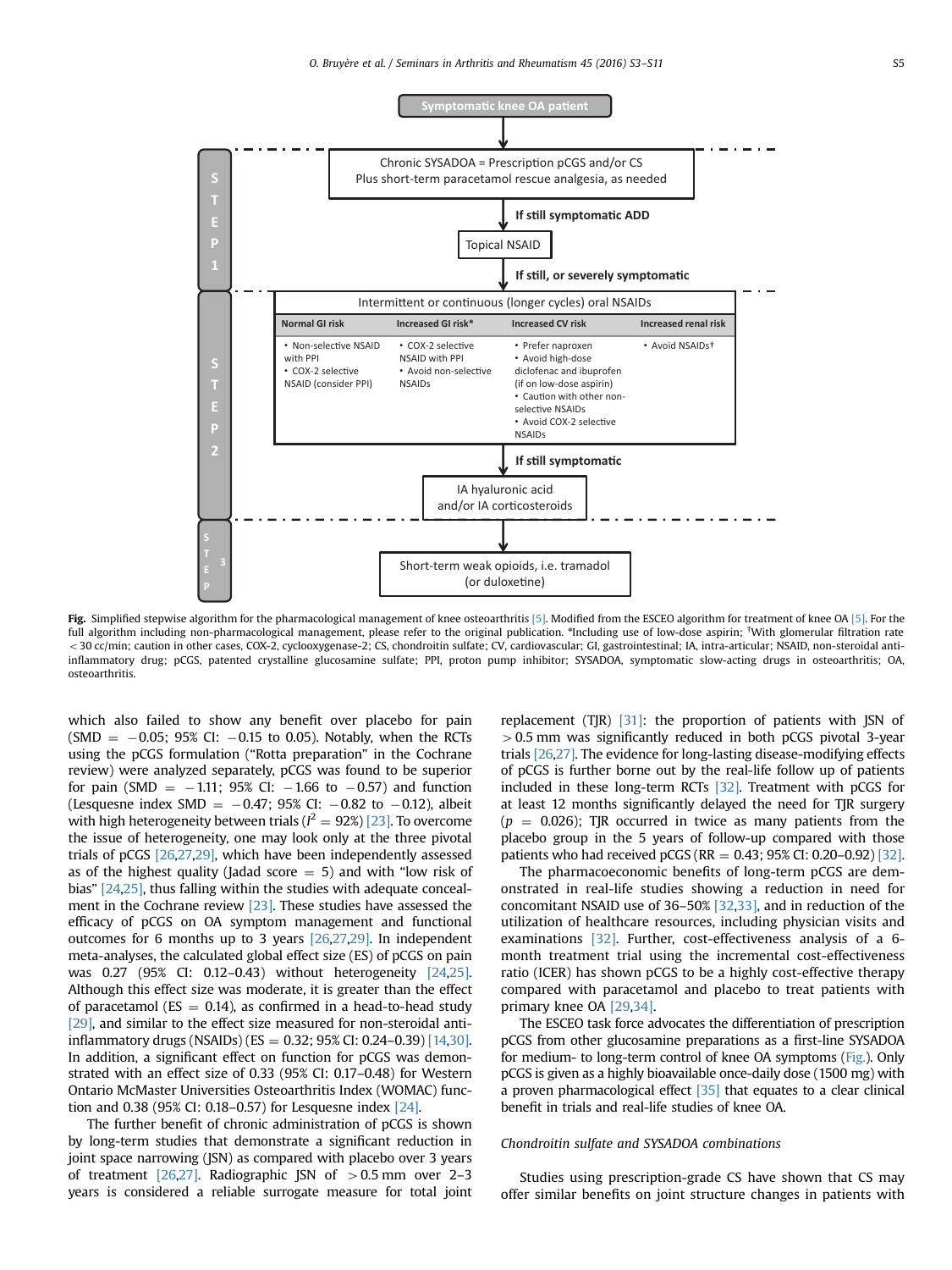mild to moderate OA [\[36](#page-6-0)–[38\]](#page-6-0). The effect size of CS on pain is reportedly variable  $[8]$ ; although more recent studies and systematic reviews show that prescription-grade CS has an effect on joint structural changes that could be clinically relevant, with efficacy on symptoms of the disease that could be of similar magnitude to that of GS [\[38](#page-6-0)–[40\]](#page-6-0).

Glucosamine and CS are often used in combination as dietary supplements, which raises the question of whether there is any additional benefit derived from the combination. However, there are currently no trials of the combination of the two pharmaceuticalgrade prescription preparations of CS and GS (as pCGS) compared with CS or pCGS alone, or to a comparator or placebo, to address this question. In the Glucosamine/Chondroitin Arthritis Intervention Trial (GAIT), although glucosamine hydrochloride (GH) or CS alone or in combination did not reduce pain effectively in the overall group of patients with knee OA, a positive trend for a symptomatic effect of the combination of CS plus GH was shown in the subgroup of patients with moderate-to-severe knee pain [\[41\]](#page-6-0). Moreover, the combination of pharmaceutical-grade CS plus GH is reported to provide an effect non-inferior to that of celecoxib [\[42\],](#page-6-0) albeit in the absence of a placebo comparison. Since GH is demonstrated to provide an effect equivalent to that of placebo on symptomatic and structural management of  $OA$   $[41,43]$  and its combination with CS decreases glucosamine bioavailability by 50–75% [\[35\],](#page-6-0) any benefit of the combination of CS and GH is difficult to interpret and may be mainly attributable to CS.

Evidence for a disease-modifying effect of the combination is shown in a recent trial of once-daily non-prescription-grade GS (1500 mg) and CS (800 mg) which found a statistically significant reduction in JSN at 2 years compared with placebo (mean difference 0.10 mm; 95% CI: 0.002–0.20 mm;  $p = 0.046$  [\[44\].](#page-6-0) Another study using the Osteoarthritis Initiative (OAI) cohort found a reduced loss of cartilage volume over 2 years with dietary supple-ment combinations of glucosamine and CS [\[45\]](#page-6-0). These data are in line with the earlier and stronger evidence for a disease-modifying effect of pCGS alone [\[26](#page-6-0),[27,32\]](#page-6-0) or, pharmaceutical-grade CS alone [\[36](#page-6-0)–[38\]](#page-6-0). Thus, there is limited evidence to suggest that combinations of non-prescription-grade glucosamine (including GH) and chondroitin should be preferred to either of the two single, pharmaceutical-grade prescription agents. Conversely, since both pCGS and CS are considered as safe medications, with no differ-ence in adverse events (AEs) compared with placebo [\[23,38\],](#page-6-0) and both are associated with long-term symptom-modifying effects [\[24,25,40\],](#page-6-0) protection of joint cartilage and delay in disease progression [\[46\]](#page-6-0), it may be wise to perform placebo-controlled RCTs to confirm the clinical benefit of the combination of the two prescription-grade agents beyond monotherapies alone.

#### Topical NSAIDs

Topical NSAIDs may be added to the treatment regimen if the patient is still symptomatic after establishing appropriate background pharmacological therapy with SYSADOAs, and rescue analgesia with paracetamol provides insufficient symptom relief. The efficacy of topical NSAIDs in knee OA has been established in RCTs and meta-analyses [\[47](#page-6-0)–[50\].](#page-6-0) Evidence from head-to-head studies show that topical NSAIDs are as effective as oral NSAIDs, but with a lower risk for gastrointestinal (GI) AEs albeit with an increased risk of mild skin reactions [\[47\].](#page-6-0) The pooled effect size for pain relief with topical NSAIDs was calculated as 0.44 (95% CI: 0.27–0.62), although there is a heterogeneity of efficacy between products ( $l^2 = 69\%)$  [\[48\]](#page-6-0). Data for topical diclofenac showed the number needed to treat (NNT) for at least 50% pain relief over 8–12 weeks as six for the solution and 11 for the gel formulation [\[51\].](#page-7-0) However, recent studies of topical ketoprofen failed to demonstrate a benefit of treatment over placebo [\[52,53\].](#page-7-0) Good absorption

through the skin and accumulation of the active agent in the target tissues are important factors, which contribute to the efficacy of topical NSAIDs, alongside low plasma levels to minimize systemic AEs and improve tolerability. The bioavailability of topical NSAID formulations varies, with etofenamate demonstrating the highest bioavailability at 21% [\[54\]](#page-7-0), and accumulation in inflamed target tissues at levels 10-times that of the plasma concentration [\[55\].](#page-7-0) Topical diclofenac has also been shown to accumulate in the synovial tissue [\[56\].](#page-7-0)

In real-life studies, topical NSAIDs demonstrated an equivalent effect on knee pain to oral NSAIDs over 1 year of treatment, with fewer AEs reported with topical NSAIDs [\[57\].](#page-7-0) In addition, the use of topical NSAIDs in inflammatory rheumatic diseases led to a 40% reduction in the need for concomitant oral NSAIDs, with a significant reduction in the reporting of GI AEs [\[58\].](#page-7-0) Studies of patient preference showed that 75% of patients would choose to use a topical NSAID in preference to an oral NSAID [\[57\].](#page-7-0)

For considerations of safety, topical NSAIDs may be used in preference to oral NSAIDs due to their lower systemic absorption and consequent better tolerability profile. Topical NSAIDs may be considered as the preferred treatment option, particularly in OA patients aged 75 years or older, and those with co-morbidities, or those at an increased risk of GI, cardiovascular (CV), or renal side effects.

#### Step 2: Advanced pharmacological treatment

# Oral NSAIDs

If Step 1 treatments show inadequate efficacy and the patient is still symptomatic, or in patients presenting with moderate-severe pain, benefit may be obtained with advanced pharmacological treatments. Oral NSAIDs traditionally play a central role in the pharmacological management of OA. Oral NSAIDs have a moderate effect on pain relief, with effect size of 0.29 (95% CI: 0.22–0.35) that is greater than that of paracetamol ( $ES = 0.14$ ) [\[14\],](#page-6-0) and with demonstrated greater efficacy in patients with more severe OA accompanied by a higher degree of patient preference [\[59\].](#page-7-0) Cyclooxygenase-2 (COX-2) selective, partially selective, or nonselective NSAIDs are shown to be similarly effective in controlling pain [\[47\].](#page-6-0) In recent years, the widespread use of NSAIDs has been questioned due to the reporting of significant upper GI complications (UGIC) and CV AEs [\[9\]](#page-6-0).

Oral NSAIDs are associated with a three- to five-fold increase in the risk of UGIC, including peptic ulcer perforation, obstruction, and bleeding  $[60,61]$ . However, there is considerable variability in UGIC and CV risk for individual NSAIDs [\[62,63\]](#page-7-0). The high risk of UGIC with indomethacin was attenuated by use of acemetacin, a prodrug, which is less active on the COX-1 enzyme in the gastric mucosa, resulting in a reduction in GI AEs of around one-third [\[64\].](#page-7-0) Celecoxib and ibuprofen have a low relative risk for UGIC compared with other NSAIDs [\[65\]](#page-7-0), while nabumetone is associated with 10-fold fewer GI AEs than other NSAIDs [\[66,67\]](#page-7-0).

The use of gastroprotective agents such as proton pump inhibitors (PPIs) can reduce the occurrence of UGIC by 50–60% [\[68\].](#page-7-0) While COX-2 selective inhibitors are associated with a lower risk of UGIC compared with non-selective NSAIDs, there is still a significant increase in risk compared with placebo [\[69\].](#page-7-0) The ESCEO task force recommends that in patients with low (normal) GI risk, it should be considered to prescribe either a non-selective NSAID with or without a PPI or a COX-2 selective NSAID based on the judgement of the clinician [\(Fig.](#page-2-0)) [\[5\].](#page-6-0)

The choice of which NSAID to use in clinical practice depends on individual patient characteristics and medical history [\[5\]](#page-6-0). The ESCEO task force recommends that patients are assessed for risk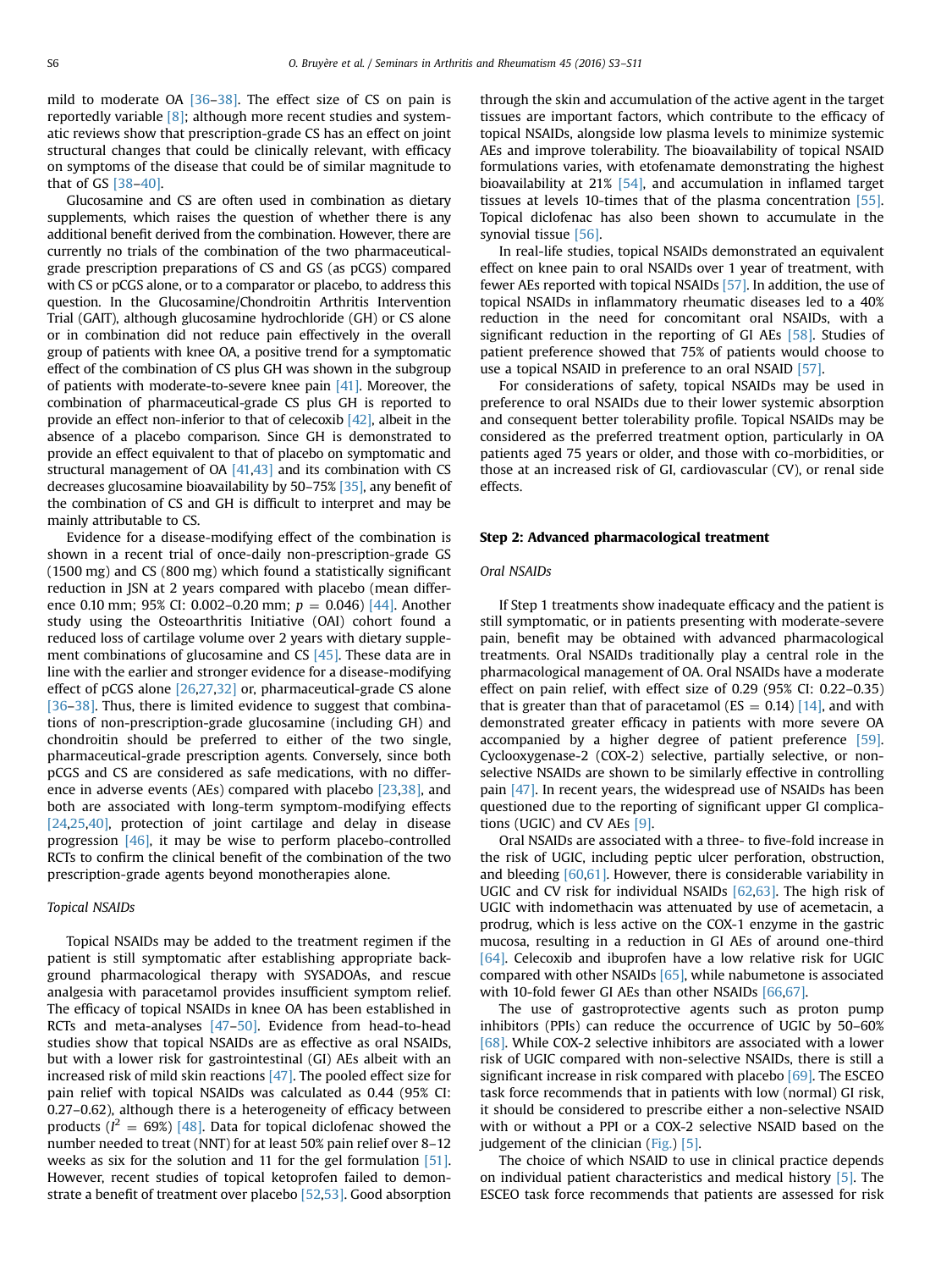factors and the risk:benefit ratio of treatment is determined before making treatment decisions. Several patient factors have been identified to increase the risk of UGIC, including advanced age, a history of GI ulcer, and concomitant treatment with corticosteroids, aspirin, or anticoagulants [\[62,70\].](#page-7-0) In patients with high GI risk, which includes patients receiving concomitant low-dose aspirin, non-selective NSAIDs should be avoided and COX-2 selective NSAIDs should be co-prescribed with a PPI [\[71\].](#page-7-0) Patient preference is an important consideration, for example, of dosing regimen whether once daily or more frequent dosing is desirable.

There is little doubt that all oral NSAIDs, selective and nonselective, increase the risk of serious CV events [\[69\]](#page-7-0) and should be avoided in high CV risk patients. Ibuprofen should not be used with concomitant low-dose aspirin due to clinically relevant pharmacological interaction [\[72\]](#page-7-0). Naproxen is the exception, and may be the preferred agent if an NSAID is required in patients at high CV risk, because of its lower risk of CV events [\[69,73\],](#page-7-0) which may be due to its sustained suppression of platelet aggregation [\[69\].](#page-7-0) In patients with increased renal risk, such as chronic kidney disease with estimated GFR below 30 cc/min, the ESCEO task force recommends that oral NSAID use is avoided [\[5\].](#page-6-0)

The ESCEO task force recommends that oral NSAIDs may be used intermittently or continuously in longer cycles rather than in chronic use, at the lowest effective dose and for the shortest time necessary to control symptoms, because of safety concerns and a lack of long-term trials [\[1\].](#page-5-0) In the event of insufficient control of symptoms with an NSAID, the combination of NSAIDs is not recommended by the ESCEO task force, as there is no evidence of additional benefit, and an increased risk of AEs, with additional cost of treatment. While switching NSAIDs may provide some benefit, the ESCEO task force does not recommend multiple successive rounds of NSAIDs before considering other treatment options. In the case of contraindications to NSAIDs, or if the patient is still symptomatic despite use of NSAIDs, intra-articular treatment may be considered [\(Fig.](#page-2-0)) [\[1\].](#page-5-0)

#### Hyaluronic acid

Viscosupplementation with intra-articular (IA) hyaluronic acid (HA) is an effective treatment for knee OA with beneficial effects on pain, function, and patient global assessment [\[74\]](#page-7-0). There is good evidence for the effectiveness of HA from RCTs, with a high effect size of 0.63 when compared with oral placebo, found in a recent network meta-analysis [\[75\].](#page-7-0) IA HA was the most efficacious treatment for pain among all OA interventions. However, the IA delivery method itself had a significant effect size of 0.29 compared with oral placebo. This might be explained by the fact that injecting any fluid in the joint could potentially influence nociceptive response by affecting the peripheral nervous system. More importantly, when fluid is aspirated prior to HA injection, such a procedure might exert a mild anti-inflammatory effect by removing inflammatory cytokines or pain-modulating neuropeptides and other mediators [\[76\]](#page-7-0). Despite this, when compared with IA placebo, a statistically significant effect size of 0.34 [95% credible interval (CrI): 0.26–0.42] was shown for IA HA on pain at 3 months [\[75\].](#page-7-0) In trials directly comparing IA HA with continuous oral NSAID treatment, the effect size of IA HA on pain was not significantly different to that of NSAIDs up to 12 weeks [\[77\]](#page-7-0). IA HA demonstrated a more favorable safety profile, with injection site pain as the most common AE, compared with more frequent GI AEs with NSAID therapy. In this respect, IA HA may be a good alternative to NSAIDs for knee OA, especially for older patients or in those at greater risk for NSAID-induced AEs.

HA is not a rapidly acting agent, but rather the clinical effect on pain and function extends for a long time after administration, up to 6 months post-injection [\[78\].](#page-7-0) Analysis of US-approved IA HA injections found a significantly large treatment effect from 4 weeks up to 26 weeks for knee pain (SMD  $= 0.38$ ) and knee function (SMD = 0.32) compared with placebo ( $p < 0.001$ ) [\[78\].](#page-7-0) HA has a slow onset of action, with efficacy demonstrated by week 4, reaching a peak at 8 weeks that is maintained for up to 6 months [\[79\].](#page-7-0) In comparison, IA corticosteroids provide greater pain relief in the short-term up to 4 weeks, while beyond 8-weeks postinjection IA HA demonstrates superior, longer-lasting efficacy [\[80\].](#page-7-0)

Real-life evidence for the long-term effectiveness of IA HA is reported in a study of over 300 patients with knee OA who received repeat cycles of IA HA injections (4 cycles of 5 weekly injections) [\[81\]](#page-7-0). After 40 months (12 months after the last treatment cycle), significantly more treatment responders were found in the treatment group compared with placebo according to OARSI 2004 criteria for pain, function, and patient global assessment (80.5% of responders with HA vs. 65.8% for placebo;  $p = 0.004$ ) [\[81\].](#page-7-0) Notably, the number of responders to IA HA increased progressively after each treatment cycle, while response to placebo remained fairly stable. In other observational studies, IA HA injections in knee OA were highly effective in improving resting and walking pain with duration of symptom control up to 6 months, and a reduction in concomitant analgesia use of 30–50%. Few AEs were reported, mostly limited to mild or moderate local AEs of transient pain and swelling [\[82](#page-7-0)–[84\].](#page-7-0) Furthermore, IA HA delayed the need for total knee replacement (TKR) surgery by approximately 2 years [\[85](#page-7-0)–[87\]](#page-7-0).

Most head-to-head clinical trials performed to date have found non-inferiority with respect to symptomatic efficacy between the HA preparations of various molecular weights (MWs) tested [\[88](#page-7-0)–[92\].](#page-7-0) In a head-to-head clinical trial of intermediate MW HA vs. low MW HA, the intermediate MW HA provided statistically superior pain relief at 6 months ( $p = 0.021$ ) [\[93\]](#page-7-0). Cross-linked high MW HAs (hylans) have comparable efficacy with intermediate MW HA [\[94\],](#page-7-0) but are associated with increased safety concerns due to an increased rate of flares/non-septic post-injection arthritis [\[95\];](#page-7-0) hylans are twice as likely to cause local adverse reactions  $(RR = 1.91; 95\% \text{ CI: } 1.04-3.49; l^2 = 28\%)$  and flares  $(RR = 2.04;$ 95% CI: 1.18–3.53;  $l^2 = 0$ %) compared with intermediate or low MW HA [\[94\].](#page-7-0)

Although the exact mechanism of action of exogenous HA is unknown, the proposed mechanism occurs in 2 stages, a mechanical stage and a pharmacological stage [\[80](#page-7-0),[96\]](#page-7-0). Injection of a high concentration of HA provides viscosupplementation [\[97,98\],](#page-7-0) while the induction of biosynthesis of endogenous HA and extracellular matrix components [\[99\]](#page-7-0) can occur, which reduces proteoglycan loss in cartilage and apoptosis of chondrocytes [\[97,100\]](#page-7-0). The endogenous synthesis of HA by synovial fibroblasts is influenced by the concentration and MW of HA in the extracellular environment [\[99,](#page-7-0)[101\]](#page-8-0). The optimal stimulation of HA biosynthesis occurs with intermediate MW HA binding to synovial fibroblast cell receptors; this binding may be limited by the steric volume of high MW HA, and only weak binding occurs with low MW HA [\[99\].](#page-7-0) The re-establishment of joint homeostasis through induction of endogenous HA production continues long after the exogenous injection has left the joint.

While further investigation into the OA patient types most likely to benefit from IA HA is warranted, the ESCEO task force recommends the use of IA HA in knee OA patients with mildmoderate disease, and for more severe patients who are either contraindicated to TKR surgery or wishing to delay the surgical procedure. IA HA should only be administered in knee OA once the acute inflammatory flare has settled. In these patients, IA corticosteroids may be used first line to treat the knee effusion. In this respect, it is useful to note that the combination of HA and IA corticosteroids could be contraindicated due to some meddling effects between them, unless pharmaceutical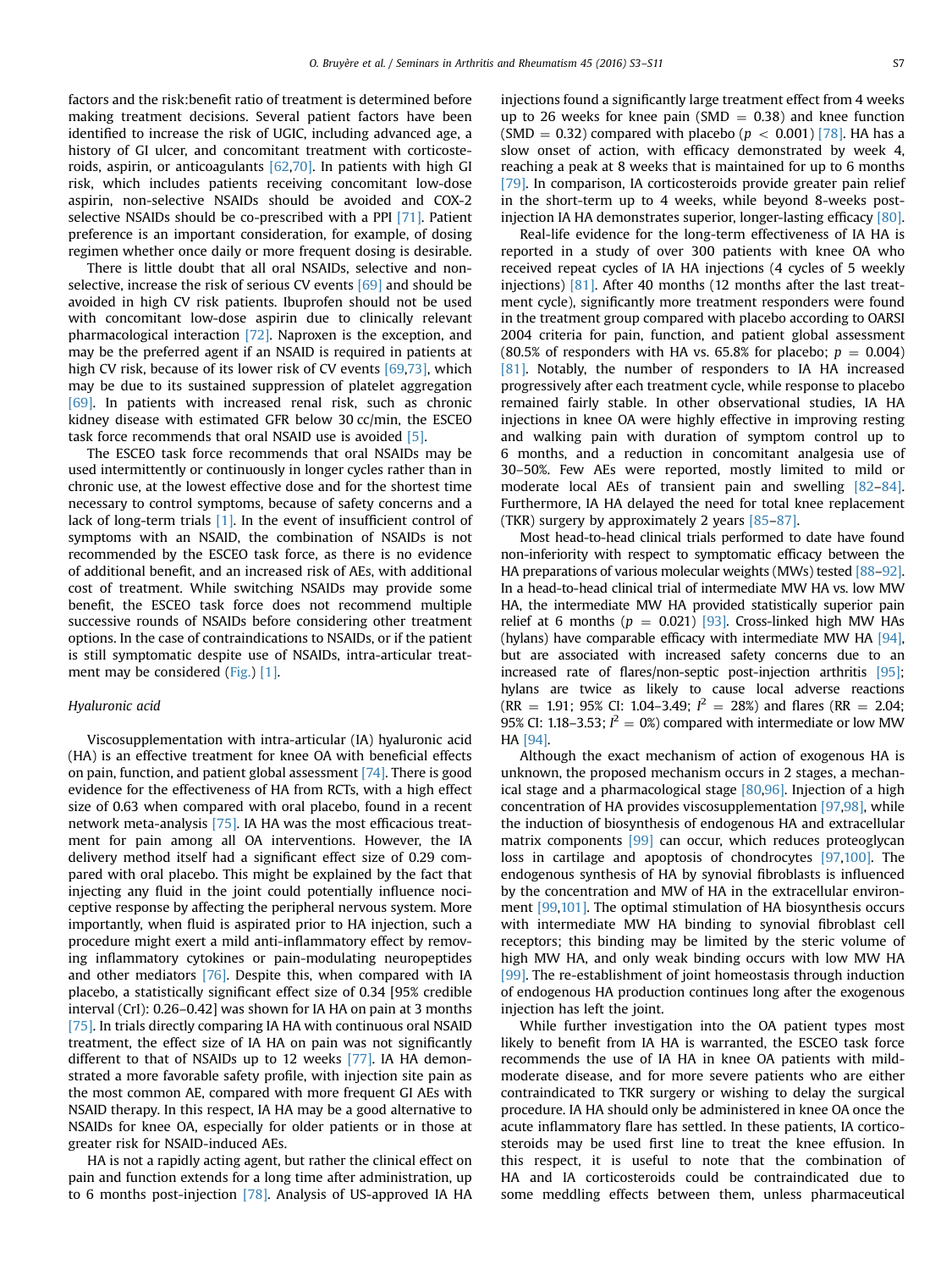<span id="page-5-0"></span>compatibility between formulations has been shown. Although the treatment effect of IA HA is comparable with NSAIDs, IA HA is positioned later in the treatment algorithm, unless NSAIDs are contraindicated, due to the requirement for repeat injections usually performed by a trained, specialized practitioner (either rheumatologist or orthopedic surgeon). Nonetheless, IA HA is an effective and safe treatment for long-term management of knee OA and may be a cost-effective treatment (to be further studied).

#### Step 3: Last pharmacological treatment

Last pharmacological options for the severely symptomatic patient may be represented by the use of short-term weak opioids. Opioids, in general, are associated with significant morbidity [\[102\].](#page-8-0) Conventional opioid analgesics may cause respiratory depression, dependence, and have the potential for drug abuse. However, weak opioids such as tramadol offer good analgesia with improved safety profile. Antidepressants, including duloxetine, have been used in chronic pain syndromes because they act centrally to alter pain neurotransmitters (serotonin and norepinephrine) and scant evidence of an effect is shown in OA albeit with a high rate of AEs [\[103,104\].](#page-8-0) Tramadol and duloxetine should not be used in combination, due to the overlapping mechanisms of action on central pain neurotransmitters.

#### Tramadol

Tramadol is a weak opioid that has small but significant efficacy for the relief of pain and improvement of function in knee OA [\[105\]](#page-8-0). Treatment of knee OA with short-term tramadol has been shown to reduce pain, reduce stiffness, and improve function and overall well-being, with significant results for patients' overall assessment of therapy compared with placebo [\[105,106\].](#page-8-0)

Tramadol is a synthetic, centrally acting opioid agonist that acts through both weak opioid and non-opioid mechanisms [\[107\].](#page-8-0) Consequently, tramadol rarely causes the AEs of respiratory depression and physical dependence commonly associated with conventional opioid drugs. Tramadol use is also not associated with the GI and CV AEs attributed to NSAIDs [\[105\]](#page-8-0). The most frequently reported AEs with tramadol are nausea and headache, which may result in treatment withdrawal and sub-optimal pain management [\[108,109\]](#page-8-0).

Sustained-release (SR) formulations may improve tramadol tolerability and reduce the incidence of AEs [\[110\].](#page-8-0) SR formulations of tramadol are associated with prolonged effective plasma levels of tramadol, while preventing the high plasma peaks associated with AEs with the immediate-release formulations [\[110,111\]](#page-8-0). The risk of AEs may be further attenuated by the slow upward titration of tramadol SR from 50 to 100 mg bid over 7 days, which affords a reduction in AEs and reduced frequency of treatment discontinuations [\[112\]](#page-8-0).

The short-term use of tramadol may be considered for severely symptomatic OA patients and there is good evidence that tramadol works if prescribed properly. The SR formulation of tramadol is preferred and the slow upwards titration of tramadol SR is recommended to improve tolerability and minimize AE-related treatment discontinuations.

# Conclusions

Few clinical trials have been designed to study the effect of given treatment in patients in whom initial therapies have failed, and/or when and how new treatments should be introduced. However, the assessment of the evidence base by the international

ESCEO task force has provided a stepwise multi-modal treatment algorithm for the practical management of knee OA [\[5\]](#page-6-0). Recent real-life studies provide additional evidence in support of pharmacological interventions, in terms of management of OA pain and function, avoidance of AEs, disease-modifying effects and longterm outcomes, e.g., delay of TKR surgery, and pharmacoeconomic factors such as reduction in healthcare resource utilization.

In clinical practice, treatment should be based upon the individualized assessment of the patient, taking into account a patient's needs and preferences, or the subjective interpretation of the evidence by the physician. In the future, identification of patient profiles may lead to more personalized healthcare, with more targeted treatment for OA [\[113\]](#page-8-0). For now, this stepwise approach to the pharmacological management of knee OA is advocated by the ESCEO task force. During step 1, background treatment with SYSADOAs using only the prescription formulations of pCGS or CS is recommended, with paracetamol as add-on rescue analgesia for short-term therapy. Topical NSAIDs may be included for additional analgesia given that their symptomatic efficacy is similar to the oral NSAIDs but with superior systemic safety. Oral NSAIDs maintain a central role in the step 2 advanced pharmacological management of the persistently symptomatic patient. NSAIDs as a class, including non-selective and COX-2 selective NSAIDs, are heterogeneous and there is wide disparity in the AE risk for GI and CV events between different oral NSAIDs. Patient stratification and careful selection of appropriate medication can help to minimize risks while maintaining clinical benefit of treatment. Intra-articular treatment represents the next stage in the stepwise treatment algorithm, for patients who fail to derive sufficient symptomatic benefit from prior treatments. IA HA can be clearly differentiated from IA corticosteroids by the duration of the induced benefit, lasting for up to 6 months after a short weekly injection course. Step 3 comprises the last pharmacological attempt before surgery and includes short-term weak opioids, such as tramadol. SR formulation and dose titration of tramadol can help to limit the side effects often associated with opioid treatment, and minimize treatment discontinuations while providing sustained efficacy.

Overall, this guidance provides evidence-based and easy-tofollow advice on how to establish a treatment flow in patients with knee OA, for practical implementation in real-world clinical practice.

#### Acknowledgments

All authors meet the ICMJE criteria for authorship for this article, take responsibility for the integrity of the work as a whole, and have given final approval to the version to be published.

Editorial assistance in the preparation of this article was provided by Lisa Buttle, PhD, of Medscript Ltd., which was funded by the ESCEO asbl, Belgium.

#### References

- [1] Woolf AD, Pfl[eger B. Burden of major musculoskeletal conditions. Bull World](http://refhub.elsevier.com/S0049-0172(15)00288-7/sbref1) [Health Organ 2003;81:646](http://refhub.elsevier.com/S0049-0172(15)00288-7/sbref1)–56.
- [2] [Murray CJ, Vos T, Lozano R, Naghavi M, Flaxman AD, Michaud C, et al.](http://refhub.elsevier.com/S0049-0172(15)00288-7/sbref2) [Disability-adjusted life years \(DALYs\) for 291 diseases and injuries in 21](http://refhub.elsevier.com/S0049-0172(15)00288-7/sbref2) regions, 1990–[2010: a systematic analysis for the Global Burden of Disease](http://refhub.elsevier.com/S0049-0172(15)00288-7/sbref2) [Study 2010. Lancet 2012;380:2197](http://refhub.elsevier.com/S0049-0172(15)00288-7/sbref2)–223.
- [3] [Vos T, Flaxman AD, Naghavi M, Lozano R, Michaud C, Ezzati M, et al. Years](http://refhub.elsevier.com/S0049-0172(15)00288-7/sbref3) [lived with disability \(YLDs\) for 1160 sequelae of 289 diseases and injuries](http://refhub.elsevier.com/S0049-0172(15)00288-7/sbref3) 1990–[2010: a systematic analysis for the Global Burden of Disease Study](http://refhub.elsevier.com/S0049-0172(15)00288-7/sbref3) [2010. Lancet 2012;380:2163](http://refhub.elsevier.com/S0049-0172(15)00288-7/sbref3)–96.
- [4] [White AG, Birnbaum HG, Janagap C, Buteau S, Schein J. Direct and indirect](http://refhub.elsevier.com/S0049-0172(15)00288-7/sbref4) [costs of pain therapy for osteoarthritis in an insured population in the United](http://refhub.elsevier.com/S0049-0172(15)00288-7/sbref4) [States. J Occup Environ Med 2008;50:998](http://refhub.elsevier.com/S0049-0172(15)00288-7/sbref4)–1005.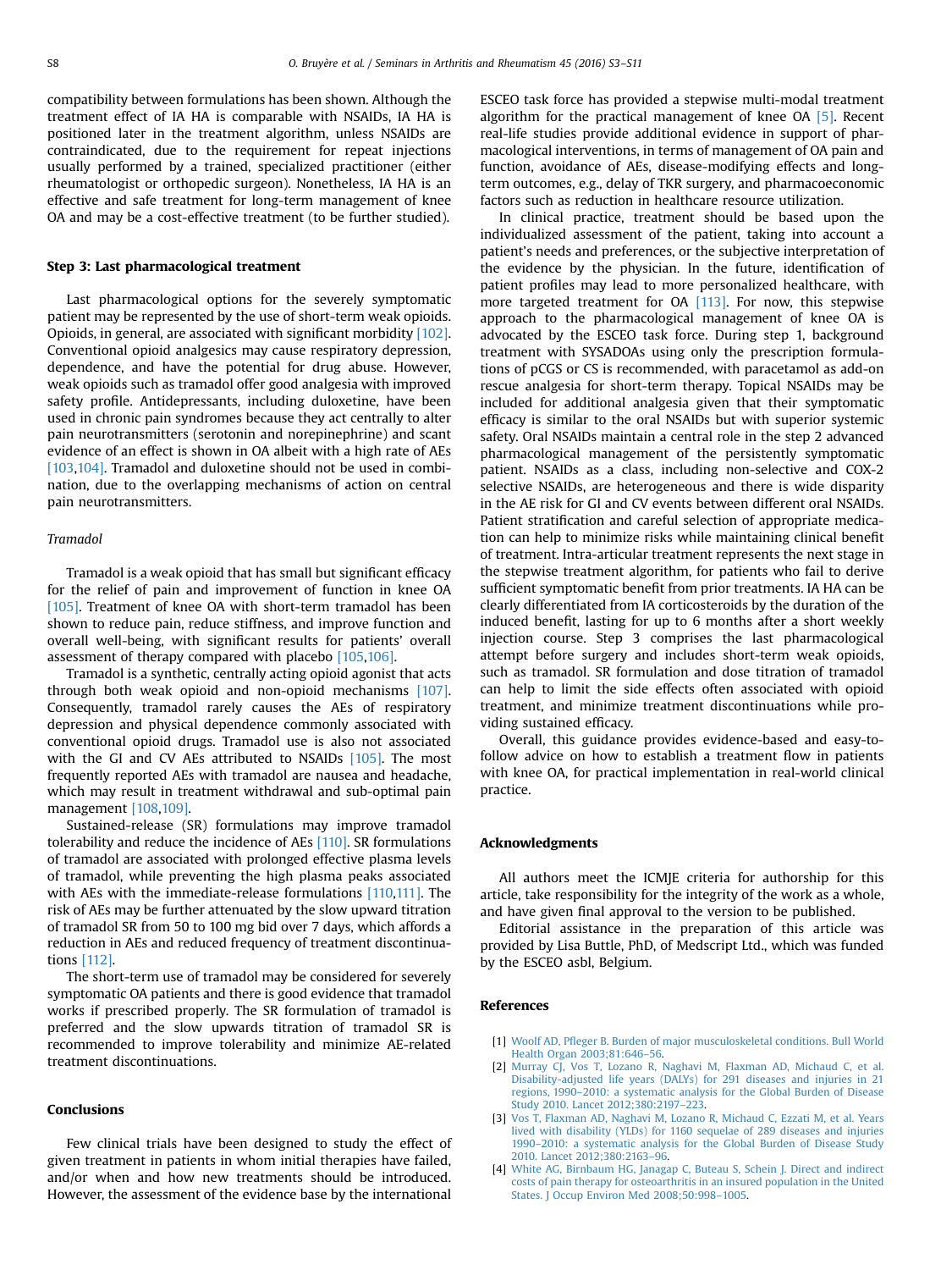- <span id="page-6-0"></span>[5] [Bruyere O, Cooper C, Pelletier JP, Branco J, Brandi ML, Guillemin F, et al. An](http://refhub.elsevier.com/S0049-0172(15)00288-7/sbref5) [algorithm recommendation for the management of knee osteoarthritis in](http://refhub.elsevier.com/S0049-0172(15)00288-7/sbref5) [Europe and internationally: a report from a task force of the European](http://refhub.elsevier.com/S0049-0172(15)00288-7/sbref5) [Society for Clinical and Economic Aspects of Osteoporosis and Osteoarthritis](http://refhub.elsevier.com/S0049-0172(15)00288-7/sbref5) [\(ESCEO\). Semin Arthritis Rheum 2014;44:253](http://refhub.elsevier.com/S0049-0172(15)00288-7/sbref5)–63.
- [6] [Jordan KM, Arden NK, Doherty M, Bannwarth B, Bijlsma JWJ, Dieppe P, et al.](http://refhub.elsevier.com/S0049-0172(15)00288-7/sbref6) [EULAR Recommendations 2003: an evidence based approach to the manage](http://refhub.elsevier.com/S0049-0172(15)00288-7/sbref6)[ment of knee osteoarthritis: Report of a Task Force of the Standing](http://refhub.elsevier.com/S0049-0172(15)00288-7/sbref6) [Committee for International Clinical Studies Including Therapeutic Trials](http://refhub.elsevier.com/S0049-0172(15)00288-7/sbref6) [\(ESCISIT\). Ann Rheum Dis 2003;62:1145](http://refhub.elsevier.com/S0049-0172(15)00288-7/sbref6)–55.
- [7] [Hochberg MC, Altman RD, April KT, Benkhalti M, Guyatt G, McGowan J, et al.](http://refhub.elsevier.com/S0049-0172(15)00288-7/sbref7) [American College of Rheumatology 2012 recommendations for the use of](http://refhub.elsevier.com/S0049-0172(15)00288-7/sbref7) [nonpharmacologic and pharmacologic therapies in osteoarthritis of the](http://refhub.elsevier.com/S0049-0172(15)00288-7/sbref7) [hand, hip, and knee. Arthritis Care Res 2012;64:465](http://refhub.elsevier.com/S0049-0172(15)00288-7/sbref7)–74.
- [8] [McAlindon TE, Bannuru RR, Sullivan MC, Arden NK, Berenbaum F, Bierma-](http://refhub.elsevier.com/S0049-0172(15)00288-7/sbref8)[Zeinstra SM, et al. OARSI guidelines for the non-surgical management of](http://refhub.elsevier.com/S0049-0172(15)00288-7/sbref8) [knee osteoarthritis. Osteoarthritis Cartilage 2014;22:363](http://refhub.elsevier.com/S0049-0172(15)00288-7/sbref8)–88.
- [9] National Clinical Guideline Centre. Osteoarthritis care and management in adults: methods, evidence and recommendations. London, UK: National Institute for Health and Care Excellence; February 2014. Report No.: CG177.
- [10] [Bruyere O, Altman RD, Reginster J-Y. Ef](http://refhub.elsevier.com/S0049-0172(15)00288-7/sbref9)ficacy and safety of glucosamine [sulfate in the management of osteoarthritis: evidence from real-life setting](http://refhub.elsevier.com/S0049-0172(15)00288-7/sbref9) [trials and surveys. Semin Arthritis Rheum 2016;45\(4 Suppl.\):S12](http://refhub.elsevier.com/S0049-0172(15)00288-7/sbref9)–7.
- [11] [Rannou F, Pelletier J-P, Martel-Pelletier J. Ef](http://refhub.elsevier.com/S0049-0172(15)00288-7/sbref10)ficacy and safety of topical [NSAIDs in the management of osteoarthritis: evidence from real-life setting](http://refhub.elsevier.com/S0049-0172(15)00288-7/sbref10) [trials and surveys. Semin Arthritis Rheum 2016;45\(4 Suppl.\):S18](http://refhub.elsevier.com/S0049-0172(15)00288-7/sbref10)–21.
- [12] [Pelletier J-P, Martel-Pelletier J, Rannou F, Cooper C. Ef](http://refhub.elsevier.com/S0049-0172(15)00288-7/sbref11)ficacy and safety of oral [NSAIDs and analgesics in the management of osteoarthritis: evidence from](http://refhub.elsevier.com/S0049-0172(15)00288-7/sbref11) [real-life setting trials and surveys. Semin Arthritis Rheum 2016;45\(4 Suppl.\):](http://refhub.elsevier.com/S0049-0172(15)00288-7/sbref11) [S22-7.](http://refhub.elsevier.com/S0049-0172(15)00288-7/sbref11)
- [13] Maheu E, Rannou F, Reginster J-Y. Effi[cacy and safety of hyaluronic acid in the](http://refhub.elsevier.com/S0049-0172(15)00288-7/sbref12) [management of osteoarthritis: evidence from real-life setting trials and](http://refhub.elsevier.com/S0049-0172(15)00288-7/sbref12) [surveys. Semin Arthritis Rheum 2016;45\(4 Suppl.\):S28](http://refhub.elsevier.com/S0049-0172(15)00288-7/sbref12)–33.
- [14] [Zhang W, Nuki G, Moskowitz RW, Abramson S, Altman RD, Arden NK, et al.](http://refhub.elsevier.com/S0049-0172(15)00288-7/sbref13) [OARSI recommendations for the management of hip and knee osteoarthritis:](http://refhub.elsevier.com/S0049-0172(15)00288-7/sbref13) [part III: changes in evidence following systematic cumulative update of](http://refhub.elsevier.com/S0049-0172(15)00288-7/sbref13) [research published through January 2009. Osteoarthritis Cartilage 2010;](http://refhub.elsevier.com/S0049-0172(15)00288-7/sbref13) [18:476](http://refhub.elsevier.com/S0049-0172(15)00288-7/sbref13)–99.
- [15] FDA. Drug Safety Communication 13 January 2011: Prescription Acetaminophen Products to be Limited to 325 mg Per Dosage Unit; Boxed Warning Will Highlight Potential for Severe Liver Failure. 〈[http://www.fda.gov/Drugs/](http://www.fda.gov/Drugs/DrugSafety/ucm239821.htm) [DrugSafety/ucm239821.htm](http://www.fda.gov/Drugs/DrugSafety/ucm239821.htm)〉; 2011 [accessed 01.06.15].
- [16] [Rahme E, Barkun A, Nedjar H, Gaugris S, Watson D. Hospitalizations for](http://refhub.elsevier.com/S0049-0172(15)00288-7/sbref14) [upper and lower GI events associated with traditional NSAIDs and acetami](http://refhub.elsevier.com/S0049-0172(15)00288-7/sbref14)[nophen among the elderly in Quebec, Canada. Am J Gastroenterol](http://refhub.elsevier.com/S0049-0172(15)00288-7/sbref14) [2008;103:872](http://refhub.elsevier.com/S0049-0172(15)00288-7/sbref14)–82.
- [17] [Curhan GC, Knight EL, Rosner B, Hankinson SE, Stampfer MJ. Lifetime](http://refhub.elsevier.com/S0049-0172(15)00288-7/sbref15) [nonnarcotic analgesic use and decline in renal function in women. Arch](http://refhub.elsevier.com/S0049-0172(15)00288-7/sbref15) [Intern Med 2004;164:1519](http://refhub.elsevier.com/S0049-0172(15)00288-7/sbref15)–24.
- [18] [Curhan GC, Willett WC, Rosner B, Stampfer MJ. Frequency of analgesic use](http://refhub.elsevier.com/S0049-0172(15)00288-7/sbref16) [and risk of hypertension in younger women. Arch Intern Med 2002;](http://refhub.elsevier.com/S0049-0172(15)00288-7/sbref16) [162:2204](http://refhub.elsevier.com/S0049-0172(15)00288-7/sbref16)–8.
- [19] [Forman JP, Rimm EB, Curhan GC. Frequency of analgesic use and risk of](http://refhub.elsevier.com/S0049-0172(15)00288-7/sbref17) [hypertension among men. Arch Intern Med 2007;167:394](http://refhub.elsevier.com/S0049-0172(15)00288-7/sbref17)–9.
- [20] [Martel-Pelletier J, Pelletier JP. Effects of diacerein at the molecular level in](http://refhub.elsevier.com/S0049-0172(15)00288-7/sbref18) [the osteoarthritis disease process. Ther Adv Musculoskelet Dis 2010;](http://refhub.elsevier.com/S0049-0172(15)00288-7/sbref18)  $2.95 - 104$
- [21] [Dougados M, Nguyen M, Berdah L, Mazieres B, Vignon E, Lequesne M.](http://refhub.elsevier.com/S0049-0172(15)00288-7/sbref19) [Evaluation of the structure-modifying effects of diacerein in hip osteo](http://refhub.elsevier.com/S0049-0172(15)00288-7/sbref19)[arthritis: ECHODIAH, a three-year, placebo-controlled trial. Evaluation of](http://refhub.elsevier.com/S0049-0172(15)00288-7/sbref19) [the Chondromodulating Effect of Diacerein in OA of the Hip. Arthritis Rheum](http://refhub.elsevier.com/S0049-0172(15)00288-7/sbref19) [2001;44:2539](http://refhub.elsevier.com/S0049-0172(15)00288-7/sbref19)–47.
- [22] [Maheu E, Mazieres B, Valat JP, Loyau G, Le Loet X, Bourgeois P, et al.](http://refhub.elsevier.com/S0049-0172(15)00288-7/sbref20) Symptomatic effi[cacy of avocado/soybean unsaponi](http://refhub.elsevier.com/S0049-0172(15)00288-7/sbref20)fiables in the treatment [of osteoarthritis of the knee and hip: a prospective, randomized, double](http://refhub.elsevier.com/S0049-0172(15)00288-7/sbref20)[blind, placebo-controlled, multicenter clinical trial with a six-month treat](http://refhub.elsevier.com/S0049-0172(15)00288-7/sbref20)[ment period and a two-month followup demonstrating a persistent effect.](http://refhub.elsevier.com/S0049-0172(15)00288-7/sbref20) [Arthritis Rheum 1998;41:81](http://refhub.elsevier.com/S0049-0172(15)00288-7/sbref20)–91.
- [23] [Towheed TE, Maxwell L, Anastassiades TP, Shea B, Houpt J, Robinson V, et al.](http://refhub.elsevier.com/S0049-0172(15)00288-7/sbref21) [Glucosamine therapy for treating osteoarthritis. Cochrane Database Syst Rev](http://refhub.elsevier.com/S0049-0172(15)00288-7/sbref21) [2009;2:CD002946.](http://refhub.elsevier.com/S0049-0172(15)00288-7/sbref21)
- [24] Reginster JY. The effi[cacy of glucosamine sulfate in osteoarthritis:](http://refhub.elsevier.com/S0049-0172(15)00288-7/sbref22) financial and nonfinancial confl[ict of interest. Arthritis Rheum 2007;56:2105](http://refhub.elsevier.com/S0049-0172(15)00288-7/sbref22)–10.
- [25] [Eriksen P, Bartels EM, Altman RD, Bliddal H, Juhl C, Christensen R. Risk of bias](http://refhub.elsevier.com/S0049-0172(15)00288-7/sbref23) [and brand explain the observed inconsistency in trials on glucosamine for](http://refhub.elsevier.com/S0049-0172(15)00288-7/sbref23) [symptomatic relief of osteoarthritis: a meta-analysis of placebo-controlled](http://refhub.elsevier.com/S0049-0172(15)00288-7/sbref23) [trials. Arthritis Care Res 2014;66:1844](http://refhub.elsevier.com/S0049-0172(15)00288-7/sbref23)–55.
- [26] [Reginster JY, Deroisy R, Rovati LC, Lee RL, Lejeune E, Bruyere O, et al. Long](http://refhub.elsevier.com/S0049-0172(15)00288-7/sbref24)[term effects of glucosamine sulphate on osteoarthritis progression: a](http://refhub.elsevier.com/S0049-0172(15)00288-7/sbref24) [randomised, placebo-controlled clinical trial. Lancet 2001;357:251](http://refhub.elsevier.com/S0049-0172(15)00288-7/sbref24)–6.
- [27] [Pavelka K, Gatterova J, Olejarova M, Machacek S, Giacovelli G, Rovati LC.](http://refhub.elsevier.com/S0049-0172(15)00288-7/sbref25) [Glucosamine sulfate use and delay of progression of knee osteoarthritis: a](http://refhub.elsevier.com/S0049-0172(15)00288-7/sbref25) [3-year, randomized, placebo-controlled, double-blind study. Arch Intern](http://refhub.elsevier.com/S0049-0172(15)00288-7/sbref25) [Med 2002;162:2113](http://refhub.elsevier.com/S0049-0172(15)00288-7/sbref25)–23.
- [28] De Wan M, Volpi G inventors; Rottapharm, assignee. Method of preparing mixed glucosamine salts. USA patent 5,847,107. 1998.
- [29] [Herrero-Beaumont G, Ivorra JA, Del Carmen Trabado M, Blanco FJ, Benito P,](http://refhub.elsevier.com/S0049-0172(15)00288-7/sbref26) [Martin-Mola E, et al. Glucosamine sulfate in the treatment of knee osteo](http://refhub.elsevier.com/S0049-0172(15)00288-7/sbref26)[arthritis symptoms: a randomized, double-blind, placebo-controlled study](http://refhub.elsevier.com/S0049-0172(15)00288-7/sbref26) [using acetaminophen as a side comparator. Arthritis Rheum 2007;56:](http://refhub.elsevier.com/S0049-0172(15)00288-7/sbref26) [555](http://refhub.elsevier.com/S0049-0172(15)00288-7/sbref26)–67.
- [30] [Bjordal JM, Ljunggren AE, Klovning A, Slordal L. Non-steroidal anti-in](http://refhub.elsevier.com/S0049-0172(15)00288-7/sbref27)flam[matory drugs, including cyclo-oxygenase-2 inhibitors, in osteoarthritic knee](http://refhub.elsevier.com/S0049-0172(15)00288-7/sbref27) [pain: meta-analysis of randomised placebo controlled trials. Br Med J](http://refhub.elsevier.com/S0049-0172(15)00288-7/sbref27) [2004;329:1317.](http://refhub.elsevier.com/S0049-0172(15)00288-7/sbref27)
- [31] [Cooper C, Adachi JD, Bardin T, Berenbaum F, Flamion B, Jonsson H, et al. How](http://refhub.elsevier.com/S0049-0172(15)00288-7/sbref28) to defi[ne responders in osteoarthritis. Curr Med Res Opin 2013;29:719](http://refhub.elsevier.com/S0049-0172(15)00288-7/sbref28)–29.
- [32] [Bruyere O, Pavelka K, Rovati LC, Gatterova J, Giacovelli G, Olejarova M, et al.](http://refhub.elsevier.com/S0049-0172(15)00288-7/sbref29) [Total joint replacement after glucosamine sulphate treatment in knee](http://refhub.elsevier.com/S0049-0172(15)00288-7/sbref29) [osteoarthritis: results of a mean 8-year observation of patients from two](http://refhub.elsevier.com/S0049-0172(15)00288-7/sbref29) [previous 3-year, randomised, placebo-controlled trials. Osteoarthritis Carti](http://refhub.elsevier.com/S0049-0172(15)00288-7/sbref29)[lage 2008;16:254](http://refhub.elsevier.com/S0049-0172(15)00288-7/sbref29)–60.
- [33] Rovati LC, Girolami F, D'[Amato M, Giacovelli G. Effects of glucosamine sulfate](http://refhub.elsevier.com/S0049-0172(15)00288-7/sbref30) [on the use of rescue non-steroidal anti-in](http://refhub.elsevier.com/S0049-0172(15)00288-7/sbref30)flammatory drugs in knee osteo[arthritis: results from the Pharmaco-Epidemiology of GonArthroSis \(PEGA-](http://refhub.elsevier.com/S0049-0172(15)00288-7/sbref30)[Sus\) study. Semin Arthritis Rheum 2016;45\(4 Suppl.\):S34](http://refhub.elsevier.com/S0049-0172(15)00288-7/sbref30)–41.
- [34] [Scholtissen S, Bruyere O, Neuprez A, Severens JL, Herrero-Beaumont G,](http://refhub.elsevier.com/S0049-0172(15)00288-7/sbref31) [Rovati L, et al. Glucosamine sulphate in the treatment of knee osteoarthritis:](http://refhub.elsevier.com/S0049-0172(15)00288-7/sbref31) [cost-effectiveness comparison with paracetamol. Int J Clin Pract 2010;64:](http://refhub.elsevier.com/S0049-0172(15)00288-7/sbref31) [756](http://refhub.elsevier.com/S0049-0172(15)00288-7/sbref31)–62.
- [35] [Altman RD. Glucosamine therapy for knee osteoarthritis: pharmacokinetic](http://refhub.elsevier.com/S0049-0172(15)00288-7/sbref32) [considerations. Expert Rev Clin Pharmacol 2009;2:359](http://refhub.elsevier.com/S0049-0172(15)00288-7/sbref32)–71.
- [36] [Hochberg MC, Zhan M, Langenberg P. The rate of decline of joint space width](http://refhub.elsevier.com/S0049-0172(15)00288-7/sbref33) [in patients with osteoarthritis of the knee: a systematic review and meta](http://refhub.elsevier.com/S0049-0172(15)00288-7/sbref33)[analysis of randomized placebo-controlled trials of chondroitin sulfate. Curr](http://refhub.elsevier.com/S0049-0172(15)00288-7/sbref33) [Med Res Opin 2008;24:3029](http://refhub.elsevier.com/S0049-0172(15)00288-7/sbref33)–35.
- [37] [Wildi LM, Raynauld JP, Martel-Pelletier J, Beaulieu A, Bessette L, Morin F,](http://refhub.elsevier.com/S0049-0172(15)00288-7/sbref34) [et al. Chondroitin sulphate reduces both cartilage volume loss and bone](http://refhub.elsevier.com/S0049-0172(15)00288-7/sbref34) [marrow lesions in knee osteoarthritis patients starting as early as 6 months](http://refhub.elsevier.com/S0049-0172(15)00288-7/sbref34) [after initiation of therapy: a randomised, double-blind, placebo-controlled](http://refhub.elsevier.com/S0049-0172(15)00288-7/sbref34) [pilot study using MRI. Ann Rheum Dis 2011;70:982](http://refhub.elsevier.com/S0049-0172(15)00288-7/sbref34)–9.
- [38] [Kahan A, Uebelhart D, De Vathaire F, Delmas PD, Reginster JY. Long-term](http://refhub.elsevier.com/S0049-0172(15)00288-7/sbref35) [effects of chondroitins 4 and 6 sulfate on knee osteoarthritis: the study on](http://refhub.elsevier.com/S0049-0172(15)00288-7/sbref35) [osteoarthritis progression prevention, a two-year, randomized, double-blind,](http://refhub.elsevier.com/S0049-0172(15)00288-7/sbref35) [placebo-controlled trial. Arthritis Rheum 2009;60:524](http://refhub.elsevier.com/S0049-0172(15)00288-7/sbref35)–33.
- [39] [Zegels B, Crozes P, Uebelhart D, Bruyere O, Reginster JY. Equivalence of a](http://refhub.elsevier.com/S0049-0172(15)00288-7/sbref36) [single dose \(1200 mg\) compared to a three-time a day dose \(400 mg\) of](http://refhub.elsevier.com/S0049-0172(15)00288-7/sbref36) [chondroitin 4](http://refhub.elsevier.com/S0049-0172(15)00288-7/sbref36)&[6 sulfate in patients with knee osteoarthritis. Results of a](http://refhub.elsevier.com/S0049-0172(15)00288-7/sbref36) [randomized double blind placebo controlled study. Osteoarthritis Cartilage](http://refhub.elsevier.com/S0049-0172(15)00288-7/sbref36) [2013;21:22](http://refhub.elsevier.com/S0049-0172(15)00288-7/sbref36)–7.
- [40] [Hochberg M, Chevalier X, Henrotin Y, Hunter DJ, Uebelhart D. Symptom and](http://refhub.elsevier.com/S0049-0172(15)00288-7/sbref37) structure modifi[cation in osteoarthritis with pharmaceutical-grade chon](http://refhub.elsevier.com/S0049-0172(15)00288-7/sbref37)droitin sulfate: what'[s the evidence? Curr Med Res Opin 2013;29:259](http://refhub.elsevier.com/S0049-0172(15)00288-7/sbref37)–67.
- [41] [Clegg DO, Reda DJ, Harris CL, Klein MA, O](http://refhub.elsevier.com/S0049-0172(15)00288-7/sbref38)'Dell JR, Hooper MM, et al. [Glucosamine, chondroitin sulfate, and the two in combination for painful](http://refhub.elsevier.com/S0049-0172(15)00288-7/sbref38) [knee osteoarthritis. N Engl J Med 2006;354:795](http://refhub.elsevier.com/S0049-0172(15)00288-7/sbref38)–808.
- [42] Hochberg MC, Martel-Pelletier J, Monfort J, Moller I, Castillo JR, Arden N, et al. Combined chondroitin sulfate and glucosamine for painful knee osteoarthritis: a multicentre, randomised, double-blind, non-inferiority trial versus celecoxib. Ann Rheum Dis 2016;75:37–44, [http://dx.doi.org/10.1136/](dx.doi.org/10.1136/annrheumdis-2014-206792) [annrheumdis-2014-206792.](dx.doi.org/10.1136/annrheumdis-2014-206792)
- [43] [Houpt JB, McMillan R, Wein C, Paget-Dellio SD. Effect of glucosamine](http://refhub.elsevier.com/S0049-0172(15)00288-7/sbref40) [hydrochloride in the treatment of pain of osteoarthritis of the knee.](http://refhub.elsevier.com/S0049-0172(15)00288-7/sbref40) [J Rheumatol 1999;26:2423](http://refhub.elsevier.com/S0049-0172(15)00288-7/sbref40)–30.
- [44] [Fransen M, Agaliotis M, Nairn L, Votrubec M, Bridgett L, Su S, et al. Glucos](http://refhub.elsevier.com/S0049-0172(15)00288-7/sbref41)[amine and chondroitin for knee osteoarthritis: a double-blind randomised](http://refhub.elsevier.com/S0049-0172(15)00288-7/sbref41) [placebo-controlled clinical trial evaluating single and combination regimens.](http://refhub.elsevier.com/S0049-0172(15)00288-7/sbref41) [Ann Rheum Dis 2015;74:851](http://refhub.elsevier.com/S0049-0172(15)00288-7/sbref41)–8.
- [45] [Martel-Pelletier J, Roubille C, Abram F, Hochberg MC, Dorais M, Delorme P,](http://refhub.elsevier.com/S0049-0172(15)00288-7/sbref42) [et al. First-line analysis of the effects of treatment on progression](http://refhub.elsevier.com/S0049-0172(15)00288-7/sbref42) [of structural changes in knee osteoarthritis over 24 months: data from](http://refhub.elsevier.com/S0049-0172(15)00288-7/sbref42) [the osteoarthritis initiative progression cohort. Ann Rheum Dis 2015;74:](http://refhub.elsevier.com/S0049-0172(15)00288-7/sbref42) [547](http://refhub.elsevier.com/S0049-0172(15)00288-7/sbref42)–56.
- [46] [Gallagher B, Tjoumakaris FP, Harwood MI, Good RP, Ciccotti MG, Freedman KB.](http://refhub.elsevier.com/S0049-0172(15)00288-7/sbref43) [Chondroprotection and the prevention of osteoarthritis progression of the](http://refhub.elsevier.com/S0049-0172(15)00288-7/sbref43) [knee: a systematic review of treatment agents. Am J Sports Med 2015;](http://refhub.elsevier.com/S0049-0172(15)00288-7/sbref43) [43:734](http://refhub.elsevier.com/S0049-0172(15)00288-7/sbref43)–44.
- [47] Chou R, McDonagh MS, Nakamoto E, Griffin J. Analgesics for osteoarthritis: an update of the 2006 comparative effectiveness review. Rockville MD; October 2011. 〈[http://www.ncbi.nlm.nih.gov/pubmedhealth/PMH0016485/](http://www.ncbi.nlm.nih.gov/pubmedhealth/PMH0016485/pdf/TOC.pdf) [pdf/TOC.pdf](http://www.ncbi.nlm.nih.gov/pubmedhealth/PMH0016485/pdf/TOC.pdf)〉; [accessed 01.06.15].
- [48] [Lin J, Zhang W, Jones A, Doherty M. Ef](http://refhub.elsevier.com/S0049-0172(15)00288-7/sbref44)ficacy of topical non-steroidal antiinfl[ammatory drugs in the treatment of osteoarthritis: meta-analysis of](http://refhub.elsevier.com/S0049-0172(15)00288-7/sbref44) [randomised controlled trials. Br Med J 2004;329:324.](http://refhub.elsevier.com/S0049-0172(15)00288-7/sbref44)
- [49] Tugwell PS, Wells GA, Shainhouse [Z. Equivalence study of a topical [diclofenac solution \(pennsaid\) compared with oral diclofenac in sympto](http://refhub.elsevier.com/S0049-0172(15)00288-7/sbref45)[matic treatment of osteoarthritis of the knee: a randomized controlled trial.](http://refhub.elsevier.com/S0049-0172(15)00288-7/sbref45) [J Rheumatol 2004;31:2002](http://refhub.elsevier.com/S0049-0172(15)00288-7/sbref45)–12.
- [50] [Simon LS, Grierson LM, Naseer Z, Bookman AA, Zev Shainhouse J. Ef](http://refhub.elsevier.com/S0049-0172(15)00288-7/sbref46)ficacy [and safety of topical diclofenac containing dimethyl sulfoxide \(DMSO\)](http://refhub.elsevier.com/S0049-0172(15)00288-7/sbref46) [compared with those of topical placebo, DMSO vehicle and oral diclofenac](http://refhub.elsevier.com/S0049-0172(15)00288-7/sbref46) [for knee osteoarthritis. Pain 2009;143:238](http://refhub.elsevier.com/S0049-0172(15)00288-7/sbref46)–45.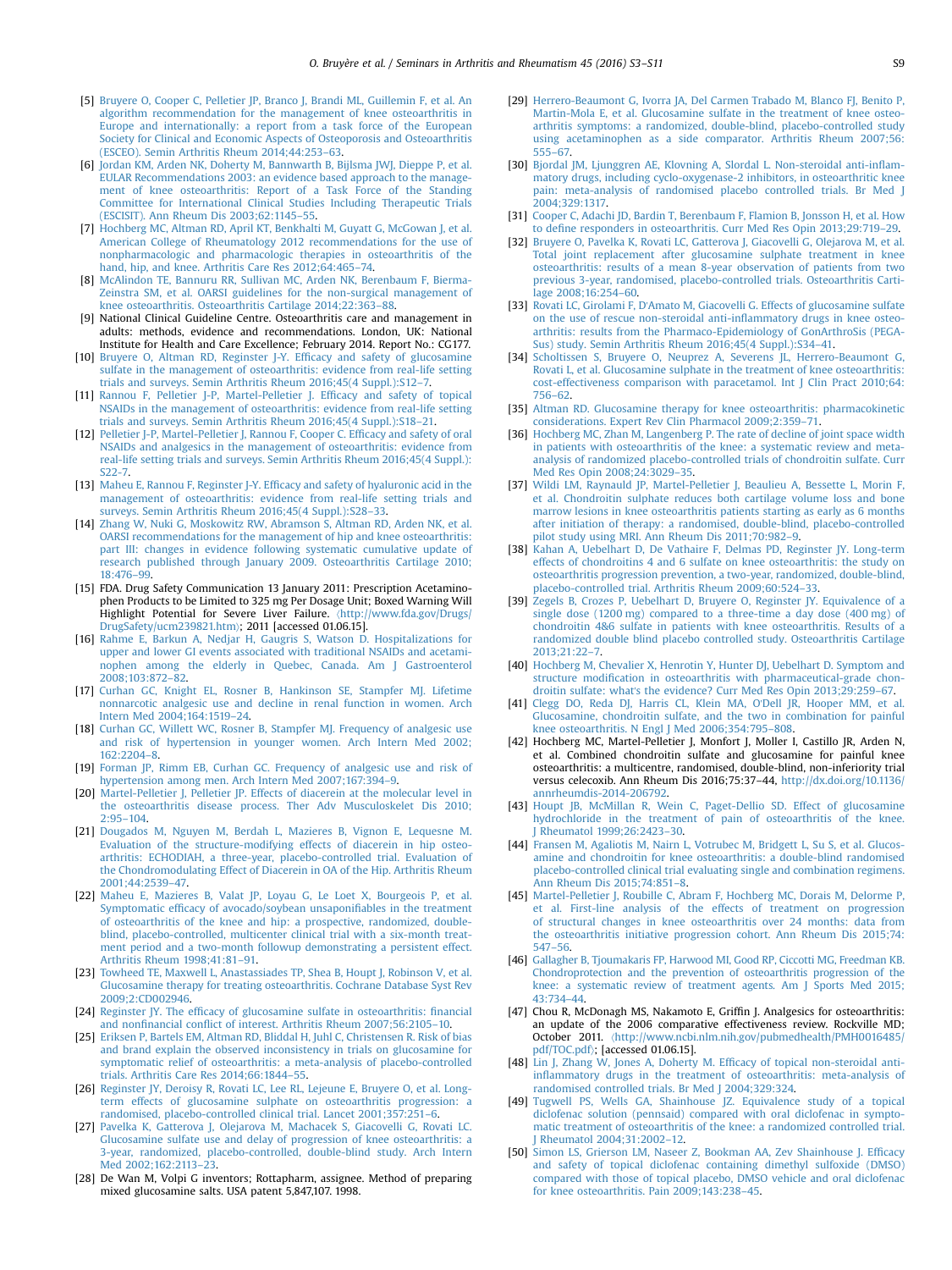- <span id="page-7-0"></span>[51] [Derry S, Moore RA, Rabbie R. Topical NSAIDs for chronic musculoskeletal](http://refhub.elsevier.com/S0049-0172(15)00288-7/sbref47) [pain in adults. Cochrane Database Syst Rev 2012;9:CD007400.](http://refhub.elsevier.com/S0049-0172(15)00288-7/sbref47)
- [52] [Rother M, Conaghan PG. A randomized, double-blind, phase III trial in](http://refhub.elsevier.com/S0049-0172(15)00288-7/sbref48) [moderate osteoarthritis knee pain comparing topical ketoprofen gel with](http://refhub.elsevier.com/S0049-0172(15)00288-7/sbref48) [ketoprofen-free gel. J Rheumatol 2013;40:1742](http://refhub.elsevier.com/S0049-0172(15)00288-7/sbref48)–8.
- [53] [Conaghan PG, Dickson J, Bolten W, Cevc G, Rother M. A multicentre,](http://refhub.elsevier.com/S0049-0172(15)00288-7/sbref49) [randomized, placebo- and active-controlled trial comparing the ef](http://refhub.elsevier.com/S0049-0172(15)00288-7/sbref49)ficacy [and safety of topical ketoprofen in transfersome gel \(IDEA-033\) with](http://refhub.elsevier.com/S0049-0172(15)00288-7/sbref49) [ketoprofen-free vehicle \(TDT 064\) and oral celecoxib for knee pain associ](http://refhub.elsevier.com/S0049-0172(15)00288-7/sbref49)[ated with osteoarthritis. Rheumatology \(Oxford\) 2013;52:1303](http://refhub.elsevier.com/S0049-0172(15)00288-7/sbref49)–12.
- [54] [Rechziegler H. Perkutane Therapie mit nicht-steroidalen Antiphlogistika.](http://refhub.elsevier.com/S0049-0172(15)00288-7/sbref50) [Therapiewoche 1986;36:4674](http://refhub.elsevier.com/S0049-0172(15)00288-7/sbref50)–83.
- [55] Walde HJ. Konzentration von Etofenamat in intra- und periartikulären Geweben nach perkutaner Applikation beim Menschen. Topische Behandlung mit nichtsteroidalen Antirheumatika. 4. Int. Etofenamat-Symposium vom 18.-21.6. 1987 in Stresa, Italien: pmi-Verlag Frankfurt/Main, Der neue Weg; 1987. p. S91-4.
- [56] [Efe T, Sagnak E, Roessler PP, Getgood A, Patzer T, Fuchs-Winkelmann S, et al.](http://refhub.elsevier.com/S0049-0172(15)00288-7/sbref51) [Penetration of topical diclofenac sodium 4% spray gel into the synovial tissue](http://refhub.elsevier.com/S0049-0172(15)00288-7/sbref51) and synovial fl[uid of the knee: a randomised clinical trial. Knee Surg Sports](http://refhub.elsevier.com/S0049-0172(15)00288-7/sbref51) [Traumatol Arthrosc 2014;22:345](http://refhub.elsevier.com/S0049-0172(15)00288-7/sbref51)–50.
- [57] [Underwood M, Ashby D, Cross P, Hennessy E, Letley L, Martin J, et al. Advice](http://refhub.elsevier.com/S0049-0172(15)00288-7/sbref52) [to use topical or oral ibuprofen for chronic knee pain in older people:](http://refhub.elsevier.com/S0049-0172(15)00288-7/sbref52) [randomised controlled trial and patient preference study. Br Med J](http://refhub.elsevier.com/S0049-0172(15)00288-7/sbref52) [2008;336:138](http://refhub.elsevier.com/S0049-0172(15)00288-7/sbref52)–42.
- [58] [Blumberger W. Einsparung oraler Antirheumatika durch lokale Anwendung](http://refhub.elsevier.com/S0049-0172(15)00288-7/sbref53) [von Etofenamat Gel. Therapiewoche 1980;30:4949](http://refhub.elsevier.com/S0049-0172(15)00288-7/sbref53)–54.
- [59] [Pincus T, Koch G, Lei H, Mangal B, Sokka T, Moskowitz R, et al. Patient](http://refhub.elsevier.com/S0049-0172(15)00288-7/sbref54) [preference for placebo, acetaminophen \(paracetamol\) or celecoxib ef](http://refhub.elsevier.com/S0049-0172(15)00288-7/sbref54)ficacy [studies \(PACES\): two randomised, double blind, placebo controlled, cross](http://refhub.elsevier.com/S0049-0172(15)00288-7/sbref54)[over clinical trials in patients with knee or hip osteoarthritis. Ann Rheum Dis](http://refhub.elsevier.com/S0049-0172(15)00288-7/sbref54) [2004;63:931](http://refhub.elsevier.com/S0049-0172(15)00288-7/sbref54)–9.
- [60] [Henry D, McGettigan P. Epidemiology overview of gastrointestinal and renal](http://refhub.elsevier.com/S0049-0172(15)00288-7/sbref55) [toxicity of NSAIDs. Int J Clin Pract 2003;135\(Suppl.\):43](http://refhub.elsevier.com/S0049-0172(15)00288-7/sbref55)–9.
- [61] [Garcia Rodriguez LA, Hernandez-Diaz S. The risk of upper gastrointestinal](http://refhub.elsevier.com/S0049-0172(15)00288-7/sbref56) [complications associated with nonsteroidal anti-in](http://refhub.elsevier.com/S0049-0172(15)00288-7/sbref56)flammatory drugs, gluco[corticoids, acetaminophen, and combinations of these agents. Arthritis Res](http://refhub.elsevier.com/S0049-0172(15)00288-7/sbref56) [2001;3:98](http://refhub.elsevier.com/S0049-0172(15)00288-7/sbref56)–101.
- [62] [Hunt RH, Barkun AN, Baron D, Bombardier C, Bursey FR, Marshall JR, et al.](http://refhub.elsevier.com/S0049-0172(15)00288-7/sbref57) [Recommendations for the appropriate use of anti-in](http://refhub.elsevier.com/S0049-0172(15)00288-7/sbref57)flammatory drugs in the era of the coxibs: defi[ning the role of gastroprotective agents. Can J Gastro](http://refhub.elsevier.com/S0049-0172(15)00288-7/sbref57)[enterol 2002;16:231](http://refhub.elsevier.com/S0049-0172(15)00288-7/sbref57)–40.
- [63] [Masso Gonzalez EL, Patrignani P, Tacconelli S, Garcia Rodriguez LA. Varia](http://refhub.elsevier.com/S0049-0172(15)00288-7/sbref58)bility among nonsteroidal antiinfl[ammatory drugs in risk of upper gastro](http://refhub.elsevier.com/S0049-0172(15)00288-7/sbref58)[intestinal bleeding. Arthritis Rheum 2010;62:1592](http://refhub.elsevier.com/S0049-0172(15)00288-7/sbref58)–601.
- [64] [Chou CT, Tsai YY. A double-blind, randomized, controlled parallel group](http://refhub.elsevier.com/S0049-0172(15)00288-7/sbref59) study evaluating the effi[cacy and safety of acemetacin for the management](http://refhub.elsevier.com/S0049-0172(15)00288-7/sbref59) [of osteoarthritis. Int J Clin Pharmacol Res 2002;12:1](http://refhub.elsevier.com/S0049-0172(15)00288-7/sbref59)–6.
- [65] [Castellsague J, Riera-Guardia N, Calingaert B, Varas-Lorenzo C, Fourrier-](http://refhub.elsevier.com/S0049-0172(15)00288-7/sbref60)[Reglat A, Nicotra F, et al. Individual NSAIDs and upper gastrointestinal](http://refhub.elsevier.com/S0049-0172(15)00288-7/sbref60) [complications: a systematic review and meta-analysis of observational](http://refhub.elsevier.com/S0049-0172(15)00288-7/sbref60) [studies \(the SOS project\). Drug Saf 2012;35:1127](http://refhub.elsevier.com/S0049-0172(15)00288-7/sbref60)–46.
- [66] [Freston JW. Rationalizing cyclooxygenase \(COX\) inhibition for maximal](http://refhub.elsevier.com/S0049-0172(15)00288-7/sbref61) effi[cacy and minimal adverse events. Am J Med 1999;107:78 S](http://refhub.elsevier.com/S0049-0172(15)00288-7/sbref61)–88 S.
- [67] [Lipani JA, Poland M. Clinical update of the relative safety of nabumetone in](http://refhub.elsevier.com/S0049-0172(15)00288-7/sbref62) long-term clinical trials. Infl[ammopharmacology 1995;3:351](http://refhub.elsevier.com/S0049-0172(15)00288-7/sbref62)–61.
- [68] [Lanza FL. A guideline for the treatment and prevention of NSAID-induced](http://refhub.elsevier.com/S0049-0172(15)00288-7/sbref63) [ulcers. Members of the Ad Hoc Committee on Practice Parameters of the](http://refhub.elsevier.com/S0049-0172(15)00288-7/sbref63) [American College of Gastroenterology. Am J Gastroenterol 1998;93:2037](http://refhub.elsevier.com/S0049-0172(15)00288-7/sbref63)–46.
- [69] [Bhala N, Emberson J, Merhi A, Abramson S, Arber N, Baron JA, et al. Vascular](http://refhub.elsevier.com/S0049-0172(15)00288-7/sbref64) [and upper gastrointestinal effects of non-steroidal anti-in](http://refhub.elsevier.com/S0049-0172(15)00288-7/sbref64)flammatory drugs: [meta-analyses of individual participant data from randomised trials. Lancet](http://refhub.elsevier.com/S0049-0172(15)00288-7/sbref64) [2013;382:769](http://refhub.elsevier.com/S0049-0172(15)00288-7/sbref64)–79.
- [70] [Singh G. Gastrointestinal complications of prescription and over-the-counter](http://refhub.elsevier.com/S0049-0172(15)00288-7/sbref65) nonsteroidal anti-infl[ammatory drugs: a view from the ARAMIS database.](http://refhub.elsevier.com/S0049-0172(15)00288-7/sbref65) [Arthritis, Rheumatism, and Aging Medical Information System. Am J Ther](http://refhub.elsevier.com/S0049-0172(15)00288-7/sbref65) [2000;7:115](http://refhub.elsevier.com/S0049-0172(15)00288-7/sbref65)–21.
- [71] [Chan FK, Wong VW, Suen BY, Wu JC, Ching JY, Hung LC, et al. Combination of](http://refhub.elsevier.com/S0049-0172(15)00288-7/sbref66) [a cyclo-oxygenase-2 inhibitor and a proton-pump inhibitor for prevention of](http://refhub.elsevier.com/S0049-0172(15)00288-7/sbref66) [recurrent ulcer bleeding in patients at very high risk: a double-blind,](http://refhub.elsevier.com/S0049-0172(15)00288-7/sbref66) [randomised trial. Lancet 2007;369:1621](http://refhub.elsevier.com/S0049-0172(15)00288-7/sbref66)–6.
- [72] FDA. Information for healthcare professionals: Concomitant use of ibuprofen and aspirin. 〈[http://www.fda.gov/Drugs/DrugSafety/PostmarketDrugSafetyIn](http://www.fda.gov/Drugs/DrugSafety/PostmarketDrugSafetyInformationforPatientsandProviders/ucm125222.htm) [formationforPatientsandProviders/ucm125222.htm](http://www.fda.gov/Drugs/DrugSafety/PostmarketDrugSafetyInformationforPatientsandProviders/ucm125222.htm)〉; 2006 [accessed 01.06. 15].
- [73] [Olsen AM, Fosbol EL, Lindhardsen J, Folke F, Charlot M, Selmer C, et al. Long](http://refhub.elsevier.com/S0049-0172(15)00288-7/sbref67)[term cardiovascular risk of nonsteroidal anti-in](http://refhub.elsevier.com/S0049-0172(15)00288-7/sbref67)flammatory drug use according to time passed after fi[rst-time myocardial infarction: a nationwide cohort](http://refhub.elsevier.com/S0049-0172(15)00288-7/sbref67) [study. Circulation 2012;126:1955](http://refhub.elsevier.com/S0049-0172(15)00288-7/sbref67)–63.
- [74] [Bellamy N, Campbell J, Robinson V, Gee T, Bourne R, Wells G. Viscosupple](http://refhub.elsevier.com/S0049-0172(15)00288-7/sbref68)[mentation for the treatment of osteoarthritis of the knee. Cochrane Database](http://refhub.elsevier.com/S0049-0172(15)00288-7/sbref68) [Syst Rev 2006;2:CD005321.](http://refhub.elsevier.com/S0049-0172(15)00288-7/sbref68)
- [75] [Bannuru RR, Schmid CH, Kent DM, Vaysbrot EE, Wong JB, McAlindon TE.](http://refhub.elsevier.com/S0049-0172(15)00288-7/sbref69) [Comparative effectiveness of pharmacologic interventions for knee osteo](http://refhub.elsevier.com/S0049-0172(15)00288-7/sbref69)[arthritis: a systematic review and network meta-analysis. Ann Intern Med](http://refhub.elsevier.com/S0049-0172(15)00288-7/sbref69) [2015;162:46](http://refhub.elsevier.com/S0049-0172(15)00288-7/sbref69)–54.
- [76] [Zhang RX, Ren K, Dubner R. Osteoarthritis pain mechanisms: basic studies in](http://refhub.elsevier.com/S0049-0172(15)00288-7/sbref70) [animal models. Osteoarthritis Cartilage 2013;21:1308](http://refhub.elsevier.com/S0049-0172(15)00288-7/sbref70)–15.
- [77] [Bannuru RR, Vaysbrot EE, Sullivan MC, McAlindon TE. Relative ef](http://refhub.elsevier.com/S0049-0172(15)00288-7/sbref71)ficacy of [hyaluronic acid in comparison with NSAIDs for knee osteoarthritis: a](http://refhub.elsevier.com/S0049-0172(15)00288-7/sbref71) [systematic review and meta-analysis. Semin Arthritis Rheum 2014;43:](http://refhub.elsevier.com/S0049-0172(15)00288-7/sbref71) [593](http://refhub.elsevier.com/S0049-0172(15)00288-7/sbref71)–9.
- [78] [Miller LE, Block JE. US-approved intra-articular hyaluronic acid injections are](http://refhub.elsevier.com/S0049-0172(15)00288-7/sbref72) [safe and effective in patients with knee osteoarthritis: systematic review and](http://refhub.elsevier.com/S0049-0172(15)00288-7/sbref72) [meta-analysis of randomized, saline-controlled trials. Clin Med Insights](http://refhub.elsevier.com/S0049-0172(15)00288-7/sbref72) [Arthritis Musculoskelet Disord 2013;6:57](http://refhub.elsevier.com/S0049-0172(15)00288-7/sbref72)–63.
- [79] [Bannuru RR, Natov NS, Dasi UR, Schmid CH, McAlindon TE. Therapeutic](http://refhub.elsevier.com/S0049-0172(15)00288-7/sbref73) [trajectory following intra-articular hyaluronic acid injection in knee osteo](http://refhub.elsevier.com/S0049-0172(15)00288-7/sbref73)arthritis—[meta-analysis. Osteoarthritis Cartilage 2011;19:611](http://refhub.elsevier.com/S0049-0172(15)00288-7/sbref73)–9.
- [80] [Bannuru RR, Natov NS, Obadan IE, Price LL, Schmid CH, McAlindon TE.](http://refhub.elsevier.com/S0049-0172(15)00288-7/sbref74) [Therapeutic trajectory of hyaluronic acid versus corticosteroids in the treat](http://refhub.elsevier.com/S0049-0172(15)00288-7/sbref74)[ment of knee osteoarthritis: a systematic review and meta-analysis. Arthritis](http://refhub.elsevier.com/S0049-0172(15)00288-7/sbref74) [Rheum 2009;61:1704](http://refhub.elsevier.com/S0049-0172(15)00288-7/sbref74)–11.
- [81] [Navarro-Sarabia F, Coronel P, Collantes E, Navarro FJ, de la Serna AR, Naranjo](http://refhub.elsevier.com/S0049-0172(15)00288-7/sbref75) [A, et al. A 40-month multicentre, randomised placebo-controlled study to](http://refhub.elsevier.com/S0049-0172(15)00288-7/sbref75) assess the effi[cacy and carry-over effect of repeated intra-articular injections](http://refhub.elsevier.com/S0049-0172(15)00288-7/sbref75) [of hyaluronic acid in knee osteoarthritis: the AMELIA project. Ann Rheum Dis](http://refhub.elsevier.com/S0049-0172(15)00288-7/sbref75)  $2011:70:1957-62$ .
- [82] [Petrella RJ. Hyaluronic acid for the treatment of knee osteoarthritis: long](http://refhub.elsevier.com/S0049-0172(15)00288-7/sbref76)[term outcomes from a naturalistic primary care experience. Am J Phys Med](http://refhub.elsevier.com/S0049-0172(15)00288-7/sbref76) [Rehabil 2005;84:278](http://refhub.elsevier.com/S0049-0172(15)00288-7/sbref76)–83.
- [83] [Waddell DD, Bricker DC. Clinical experience with the effectiveness and](http://refhub.elsevier.com/S0049-0172(15)00288-7/sbref77) [tolerability of hylan G-F 20 in 1047 patients with osteoarthritis of the knee.](http://refhub.elsevier.com/S0049-0172(15)00288-7/sbref77) [J Knee Surg 2006;19:19](http://refhub.elsevier.com/S0049-0172(15)00288-7/sbref77)–27.
- [84] [Kausch R, Lahne U, Thomas R, Kipshoven C, Schuld M. Intrarticular](http://refhub.elsevier.com/S0049-0172(15)00288-7/sbref78) [hyaluronic acid in the treatment of arthroses. Orthopädische Praxis 2009;45:](http://refhub.elsevier.com/S0049-0172(15)00288-7/sbref78) [258](http://refhub.elsevier.com/S0049-0172(15)00288-7/sbref78)–66.
- [85] [Abbott T, Altman RD, Dimef R, Fredericson M, Vad V, Vitanzo PJ. Do](http://refhub.elsevier.com/S0049-0172(15)00288-7/sbref79) [hyaluronic acid injections delay total knee replacement surgery? Arthritis](http://refhub.elsevier.com/S0049-0172(15)00288-7/sbref79) [Rheum 2013;65\(Suppl. 1\):S910](http://refhub.elsevier.com/S0049-0172(15)00288-7/sbref79)–1.
- [86] [Waddell DD, Bricker DC. Total knee replacement delayed with Hylan G-F 20](http://refhub.elsevier.com/S0049-0172(15)00288-7/sbref80) [use in patients with grade IV osteoarthritis. J Manag Care Pharm](http://refhub.elsevier.com/S0049-0172(15)00288-7/sbref80) [2007;13:113](http://refhub.elsevier.com/S0049-0172(15)00288-7/sbref80)–21.
- [87] [Mar J, Romero Jurado M, Arrospide A, Enrique Fidalgo A, Soler Lopez B. Cost](http://refhub.elsevier.com/S0049-0172(15)00288-7/sbref81)[analysis of viscosupplementation treatment with hyaluronic acid in candi](http://refhub.elsevier.com/S0049-0172(15)00288-7/sbref81)[date knee replacement patients with osteoarthritis. Rev Esp Cir Ortop](http://refhub.elsevier.com/S0049-0172(15)00288-7/sbref81) [Traumatol 2013;57:6](http://refhub.elsevier.com/S0049-0172(15)00288-7/sbref81)–14.
- [88] [Karlsson J, Sjogren LS, Lohmander LS. Comparison of two hyaluronan drugs](http://refhub.elsevier.com/S0049-0172(15)00288-7/sbref82) [and placebo in patients with knee osteoarthritis. A controlled, randomized,](http://refhub.elsevier.com/S0049-0172(15)00288-7/sbref82) [double-blind, parallel-design multicentre study. Rheumatology 2002;41:](http://refhub.elsevier.com/S0049-0172(15)00288-7/sbref82) [1240](http://refhub.elsevier.com/S0049-0172(15)00288-7/sbref82)–8.
- [89] [Kirchner M, Marshall D. A double-blind randomized controlled trial compar](http://refhub.elsevier.com/S0049-0172(15)00288-7/sbref83)[ing alternate forms of high molecular weight hyaluronan for the treatment of](http://refhub.elsevier.com/S0049-0172(15)00288-7/sbref83) [osteoarthritis of the knee. Osteoarthritis Cartilage 2006;14:154](http://refhub.elsevier.com/S0049-0172(15)00288-7/sbref83)–62.
- [90] [Juni P, Reichenbach S, Trelle S, Tschannen B, Wandel S, Jordi B, et al. Ef](http://refhub.elsevier.com/S0049-0172(15)00288-7/sbref84)ficacy [and safety of intraarticular hylan or hyaluronic acids for osteoarthritis of the](http://refhub.elsevier.com/S0049-0172(15)00288-7/sbref84) [knee: a randomized controlled trial. Arthritis Rheum 2007;56:3610](http://refhub.elsevier.com/S0049-0172(15)00288-7/sbref84)–9.
- [91] Pavelka K, Uebelhart D. Effi[cacy evaluation of highly puri](http://refhub.elsevier.com/S0049-0172(15)00288-7/sbref85)fied intra-articular [hyaluronic acid \(Sinovial\(R\) vs hylan G-F20 \[Synvisc\(R\)\]\) in the treatment](http://refhub.elsevier.com/S0049-0172(15)00288-7/sbref85) [of symptomatic knee osteoarthritis. A double-blind, controlled, ran](http://refhub.elsevier.com/S0049-0172(15)00288-7/sbref85)[domized, parallel-group non-inferiority study. Osteoarthritis Cartilage 2011;19:](http://refhub.elsevier.com/S0049-0172(15)00288-7/sbref85) [1294](http://refhub.elsevier.com/S0049-0172(15)00288-7/sbref85)–300.
- [92] [Maheu E, Zaim M, Appelboom T, Jeka S, Trc T, Berenbaum F, et al.](http://refhub.elsevier.com/S0049-0172(15)00288-7/sbref86) Comparative effi[cacy and safety of two different molecular weight \(MW\)](http://refhub.elsevier.com/S0049-0172(15)00288-7/sbref86) [hyaluronans F60027 and Hylan G-F20 in symptomatic osteoarthritis of the](http://refhub.elsevier.com/S0049-0172(15)00288-7/sbref86) [knee \(KOA\). Results of a non inferiority, prospective, randomized, controlled](http://refhub.elsevier.com/S0049-0172(15)00288-7/sbref86) [trial. Clin Exp Rheumatol 2011;29:527](http://refhub.elsevier.com/S0049-0172(15)00288-7/sbref86)–35.
- [93] [Berenbaum F, Grifka J, Cazzaniga S, D](http://refhub.elsevier.com/S0049-0172(15)00288-7/sbref87)'Amato M, Giacovelli G, Chevalier X, [et al. A randomised, double-blind, controlled trial comparing two intra](http://refhub.elsevier.com/S0049-0172(15)00288-7/sbref87)[articular hyaluronic acid preparations differing by their molecular weight in](http://refhub.elsevier.com/S0049-0172(15)00288-7/sbref87) [symptomatic knee osteoarthritis. Ann Rheum Dis 2012;71:1454](http://refhub.elsevier.com/S0049-0172(15)00288-7/sbref87)–60.
- [94] [Reichenbach S, Blank S, Rutjes AW, Shang A, King EA, Dieppe PA, et al. Hylan](http://refhub.elsevier.com/S0049-0172(15)00288-7/sbref88) [versus hyaluronic acid for osteoarthritis of the knee: a systematic review and](http://refhub.elsevier.com/S0049-0172(15)00288-7/sbref88) [meta-analysis. Arthritis Rheum 2007;57:1410](http://refhub.elsevier.com/S0049-0172(15)00288-7/sbref88)–8.
- [95] [Chen AL, Desai P, Adler EM, Di Cesare PE. Granulomatous in](http://refhub.elsevier.com/S0049-0172(15)00288-7/sbref89)flammation after [Hylan G-F 20 viscosupplementation of the knee: a report of six cases. J Bone](http://refhub.elsevier.com/S0049-0172(15)00288-7/sbref89) [Joint Surg Am 2002;84](http://refhub.elsevier.com/S0049-0172(15)00288-7/sbref89)–A:1142–7.
- [96] [Bagga H, Burkhardt D, Sambrook P, March L. Longterm effects of intra](http://refhub.elsevier.com/S0049-0172(15)00288-7/sbref90)articular hyaluronan on synovial fl[uid in osteoarthritis of the knee. J](http://refhub.elsevier.com/S0049-0172(15)00288-7/sbref90) [Rheumatol 2006;33:946](http://refhub.elsevier.com/S0049-0172(15)00288-7/sbref90)–50.
- [97] [Ghosh P, Guidolin D. Potential mechanism of action of intra-articular](http://refhub.elsevier.com/S0049-0172(15)00288-7/sbref91) [hyaluronan therapy in osteoarthritis: are the effects molecular weight](http://refhub.elsevier.com/S0049-0172(15)00288-7/sbref91) [dependent? Semin Arthritis Rheum 2002;32:10](http://refhub.elsevier.com/S0049-0172(15)00288-7/sbref91)–37.
- [98] [Pozo MA, Balazs EA, Belmonte C. Reduction of sensory responses to passive](http://refhub.elsevier.com/S0049-0172(15)00288-7/sbref92) movements of infl[amed knee joints by hylan, a hyaluronan derivative. Exp](http://refhub.elsevier.com/S0049-0172(15)00288-7/sbref92) [Brain Res 1997;116:3](http://refhub.elsevier.com/S0049-0172(15)00288-7/sbref92)–9.
- [99] [Smith MM, Ghosh P. The synthesis of hyaluronic acid by human synovial](http://refhub.elsevier.com/S0049-0172(15)00288-7/sbref93) fibroblasts is infl[uenced by the nature of the hyaluronate in the extracellular](http://refhub.elsevier.com/S0049-0172(15)00288-7/sbref93) [environment. Rheumatol Int 1987;7:113](http://refhub.elsevier.com/S0049-0172(15)00288-7/sbref93)–22.
- [100] [Diaz-Gallego L, Prieto JG, Coronel P, Gamazo LE, Gimeno M, Alvarez AI.](http://refhub.elsevier.com/S0049-0172(15)00288-7/sbref94) [Apoptosis and nitric oxide in an experimental model of osteoarthritis in](http://refhub.elsevier.com/S0049-0172(15)00288-7/sbref94) [rabbit after hyaluronic acid treatment. J Orthop Res 2005;23:1370](http://refhub.elsevier.com/S0049-0172(15)00288-7/sbref94)–6.